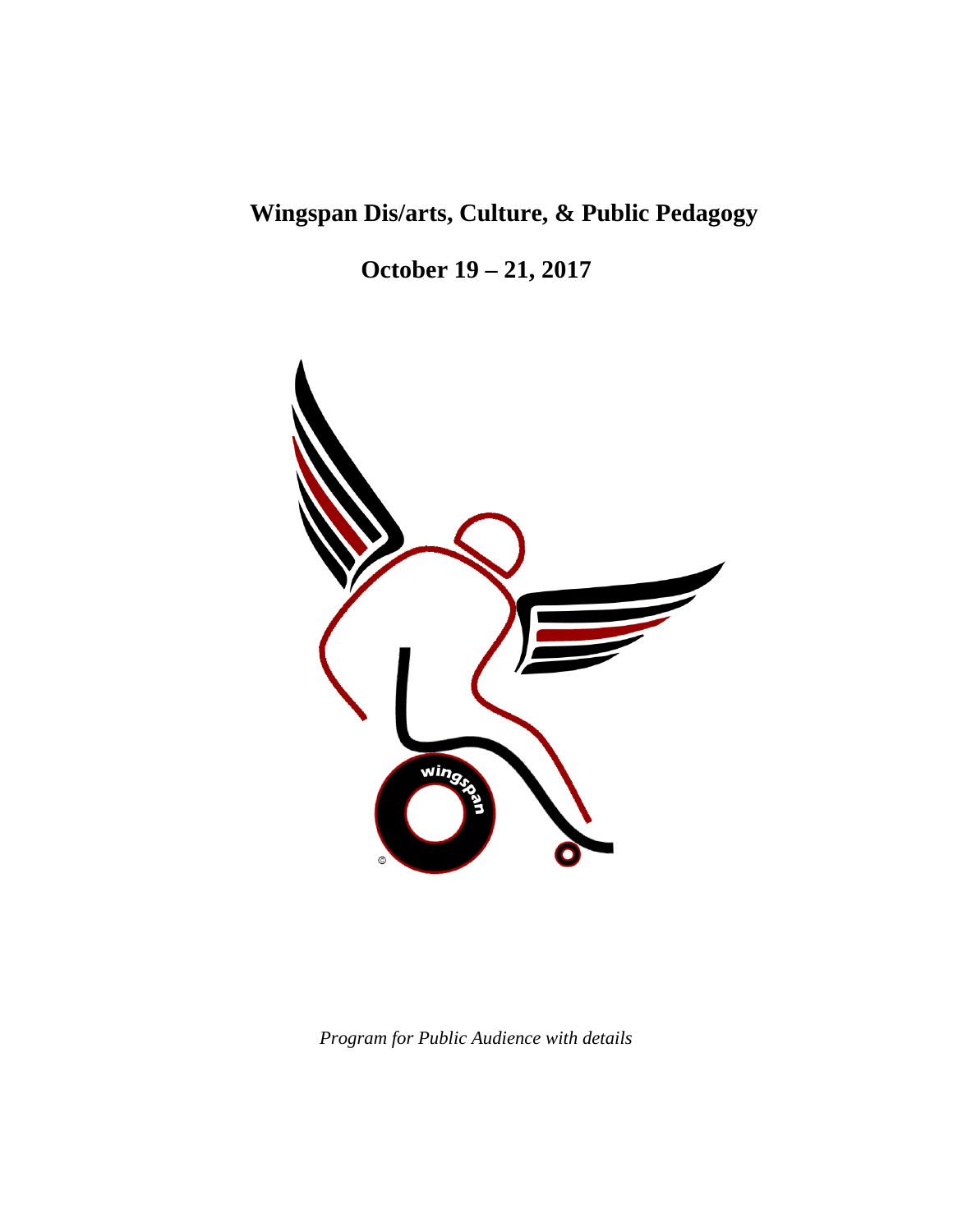## **October 19, 2017 Venue: the Hatch Gallery in the NEST** 6133 University Blvd, Vancouver, BC V6T 1Z1

**4:00pm Soft Opening-Photo Shows, the Hatch Gallery** (*Rena Del Pieve Gobbi and Cathy Browne, Curators*)



*Rena Del Pieve Gobbi* is going into the Interdisciplinary PhD program in September. She has a Masters degree in Media Studies from Emily Carr University. Her body of work focuses on issues of sexual violence and recovery. Del Pieve Gobbi's four experimental 35 mm films explore these topics and protest the use of sexual violence as entertainment in mainstream media. Her other work re-affirms one's relationship with one's body while striving to heal from sexual violence.

Del Pieve Gobbi's new focus for PhD studies will be around the topic of resilience and creating methods of support for students with mental health disabilities to help them stay in university.



*Cathy Browne* is a lifestyle, travel, and events photographer who just happens to be legally blind. Her camera captures a world she doesn't see. Her photography page: https://www.flickr.com/gp/cathybrowne/9h5n7a Cathy is also a veteran PR professional, accomplished speaker and accessibility advocate – she's just started her third term with the Persons with Disabilities Advisory Committee for the City of Vancouver.

Recently, Cathy was interviewed by Amanda Siebert from *the Georgia Straight, Vancouver News & Entertainment Weekly*. Here is the report: http://www.straight.com/life/880131/difference-makers-legally-blindphotographer-cathy-browne-advocates-persons-disabilities

Cathy loves everything Apple, travel, food and wine, opera, politics, her cats, CBC Radio, Sherlock Holmes and hugs.

**5:00-7:00pm Sarah Jickling and Her Good Bad Luck, Nest** (Sarah Jickling, Canadian Indie Singer Songwriter)



*Sarah Jickling* is a Canadian songstress and mental health advocate. Over the past few years, Jickling's whimsical indie-pop songs have been featured on radio stations across the country and in independent films. The twenty six year old uses her music to spread mental health awareness, and has opened up about her experiences with Bipolar Disorder and Anxiety Disorder on radio, local television, podcasts, blogs and at live speaking events. Her new album, When I Get Better, was released July 14th, 2017. She can be found in hospital waiting rooms and pole dancing studios around Vancouver, BC.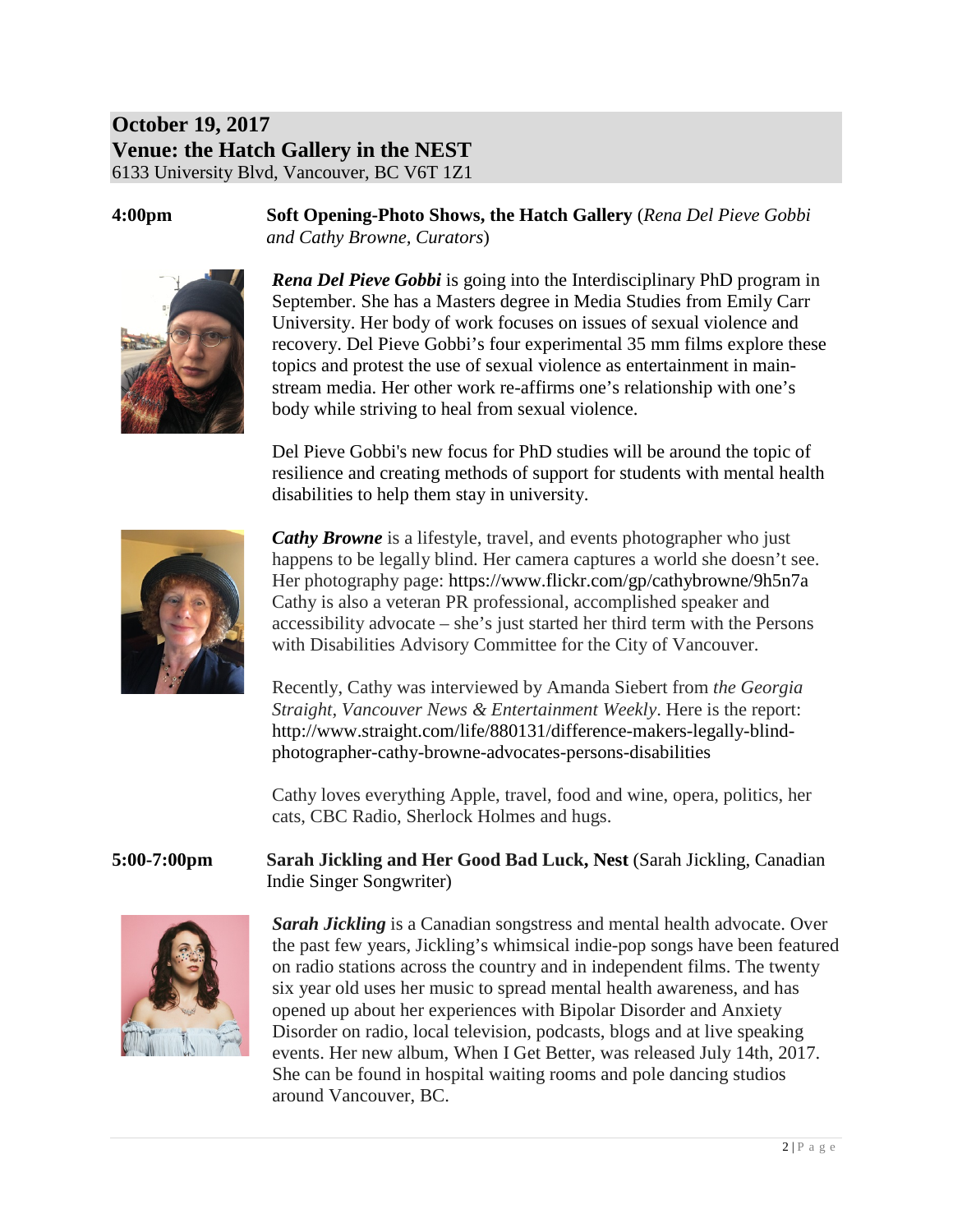**Buzz:** My performance is a musical journey through bipolar recovery, featuring Sarah Jickling on vocals, piano and ukulele and Greg McLeod on violin.

#### **October 20, 2017 Venue: The Chan Centre for Performing Arts** 6265 Crescent Road, Vancouver, BC, V6T 1Z1 Information of Accessibility: http://chancentre.com/accessibility/

**8:30-8:45am Audience loading, Telus Studio**

**8:45-9:00am Opening Remarks, Telus Studio** (Audience welcome) Prof. Andrew Szeri, UBC Provost Prof. Blye Frank, Dean, Faculty of Education Profs. Neil Guppy and Leslie G. Roman, Co-Chairs of the President's Working Committee on Disability Culture, Art and Equity

> Video clip of Geoff McMurchy's *Wingspan Three dance, The Making of Perfect Storm* and *Shameless: Art of Disability.*

**9:00-9:40am Love at Second Sight, Telus Studio** (David Roche and Marlena Blavin)



*Love At Second Sight* is an educational video that transforms attitudes about appearance and encourages students to accept themselves and others. It's about difference and belonging, judgment and inclusion.

Facially different [David Roche](http://www.loveatsecondsight.org/our-team) and his lovely wife [Marlena Blavin](http://www.loveatsecondsight.org/our-team) share their stories with a spellbound middle-school audience. As they explore themes of self-acceptance (David finds his inner beauty) and accepting others (Marlena moves from revulsion to friendship), the students' reactions move from discomfort and stunned silence to laughter, delight and engagement. From their faces and feedback, it is clear that their perceptions have quickly shifted as they are encouraged to take that vital second look.

*David Roche* is a pioneer of disability culture, an inspirational humourist, actor, author, and keynote speaker. He has transformed the challenges and gifts of living with facial difference into a compelling message that has won standing ovations from New Zealand to Moscow, across Canada and the USA including at the White House, the Kennedy Center and the Sydney and Vancouver Olympics Arts Festivals. He was featured in Shameless: the Art of Disability, the iconic film from the National Film Board of Canada directed by Bonnie Sherr Klein.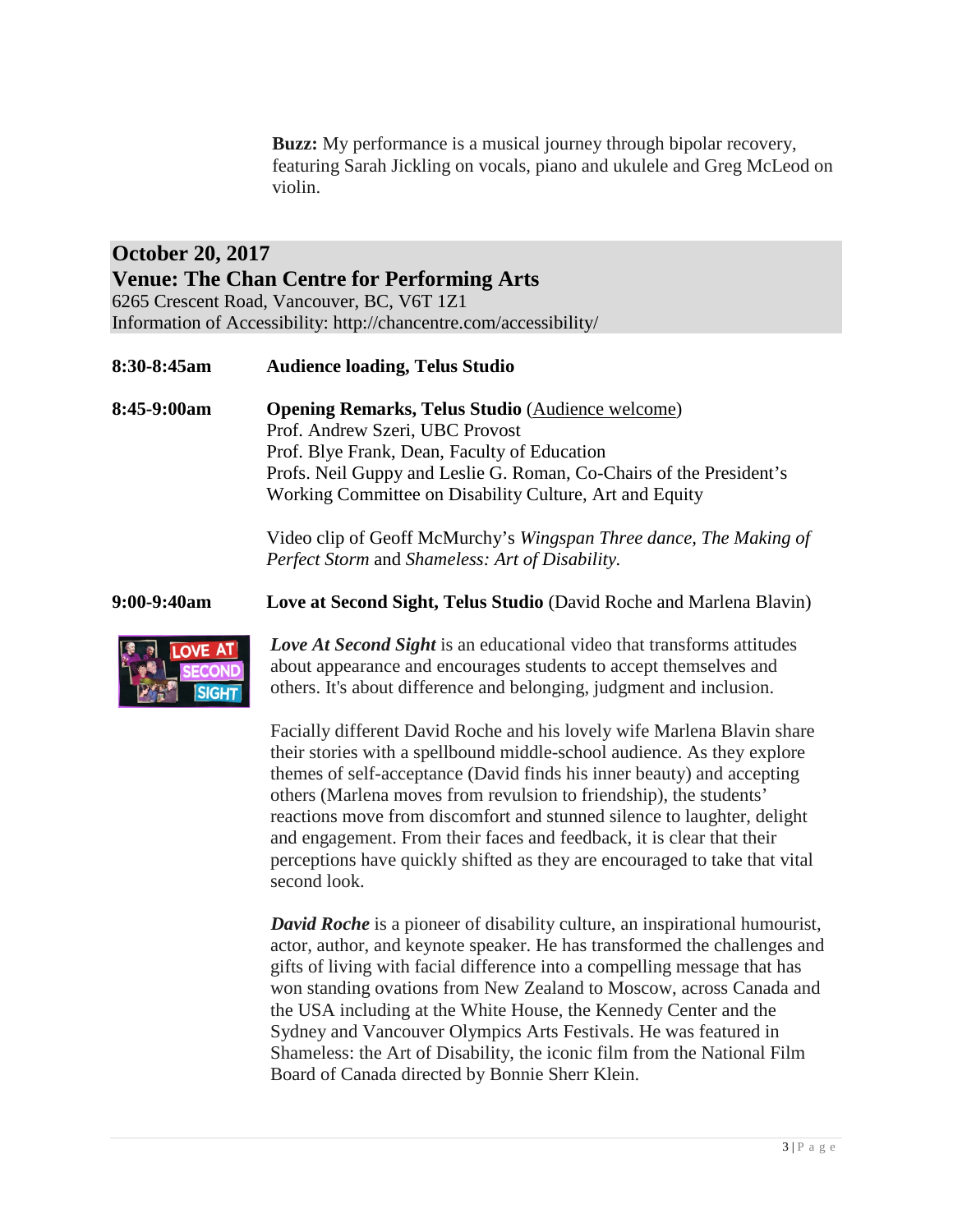David's first book, *The Church of 80% Sincerity*, (based on his signature stage show of the same name) was published by Penguin and is available on Amazon.

David and Marlena Blavin's recently released educational video, Love at Second Sight, is based on almost 15 years of live presentations to students across the US and Canada. They live on the Sunshine Coast of BC. Marlena Blavin is the developer, executive producer, and co-writer of *Love at Second Sight.* She and David have collaborated time after time as storytelling coaches, working with Inclusion BC, Powell River Assn. for Community Living, Burnaby Association for Community Inclusion and numerous other disability-related organizations. They especially have enjoyed partnering with Vickie Cammack and Al Etmanski in Thinking Like a Movement.

#### **9:40-10:25am Insights Unseen and Unheard: Our UBC, Atrium Gallery** (Haggensonfunded art exhibit)

Audiences are welcomed to enjoy this art and photography show in the Atrium Gallery, as well as Minister Qualtrough's video message.

**Atrium Gallery** (Minister Carla Qualtrough Video message)



The Honorable Minister **Carla Qualtrough**, Minister of Public Services and Procurements and recent Federal Minister of Sport and Persons with Disabilities.

A successful lawyer, dedicated volunteer, and Paralympic swimmer, Honorable Carla Qualtrough's commitment to addressing inequality and championing diversity makes her a strong advocate for accessibility and inclusion. Committed to equity and inclusion, Carla has practiced human rights law at the federal and provincial levels. She chaired the Minister's Council on Employment and Accessibility in British Columbia, and was an adjudicator with the Workers' Compensation Appeals Tribunal. Carla has been visually impaired since birth.

Passionate about the power of sport and physical activity to change lives, Honorable Carla Qualtrough has volunteered locally, nationally, and internationally, including with the International Paralympic Committee and for the Toronto 2015 Pan and Parapan American Games. She has been President of the Canadian Paralympic Committee and Chair of the Sport Dispute Resolution Centre of Canada. Carla was on the Board of the Canadian Centre for Ethics in Sport, and was Vice-Chair of the Delta Gymnastics Society. As an athlete, Carla won three Paralympic and four World Championship medals.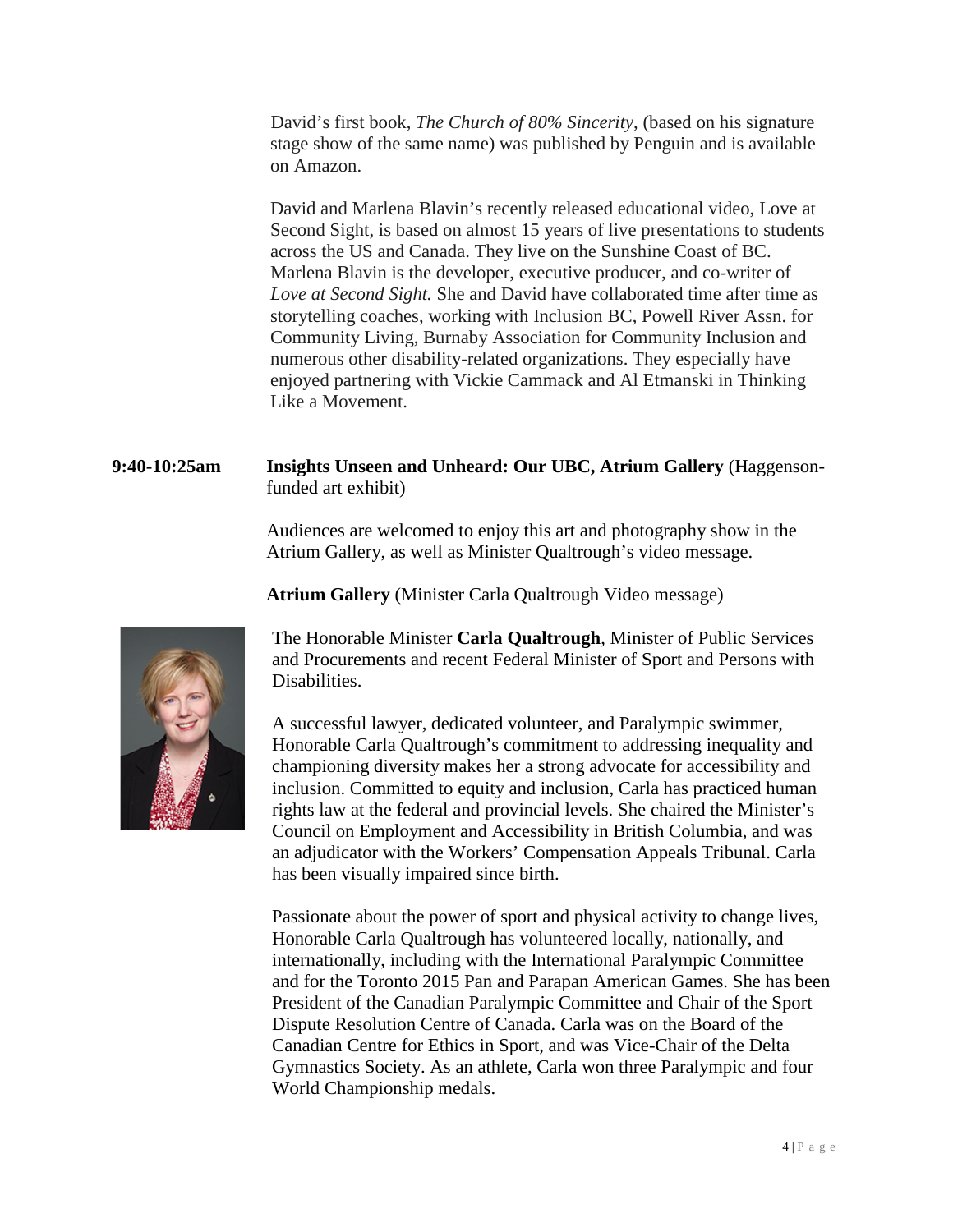Minister Qualtrough has been inducted into the Paralympic Hall of Fame and has degrees in political science from the University of Ottawa and law from the University of Victoria. Among many awards for her work, she has been named one of Canada's Most Influential Women in Sport six times, and received a Queen Elizabeth II Diamond Jubilee Medal in 2012.

**10:25-11:20 am That's Just Crazy Talk, Telus Studio** (Written & Performed by Victoria Maxwell)



Victoria Maxwell's critically acclaimed solo show *That's Just Crazy Talk*  looks at both the light and dark side of living with bipolar disorder, anxiety and psychosis. It describes one woman's journey of coming to terms with mental illness within herself and in her family, uncovering long kept secrets. An intimate, yet universal story exploring the judgment we face not only from others, but from ourselves and the mysteries of family secrets. This funny and achingly truthful play both entertains and educates, exploding stigmas and portraying the love and resilience it takes to stay together as a family in the midst of illness and the beauty that can result when we face our demons. In addition, 'That's Just Crazy Talk' is endorsed by the Mental Health Commission of Canada (MHCC) as one of the most effective anti-stigma tools in Canada.

*That's Just Crazy Talk* was the product of a 2 year collaborative research project funded by the CIHR t[oCREST.BD,](http://crest.bd/) CANMAT, U of T, UBC. The study involved creation and testing of the play as a method of expanding understanding of BD, and as a specific intervention to modify stigma.

#### *Victoria Maxwell, Bachelor of Fine Arts/Bipolar Princess*

At the age of 25, Victoria was diagnosed with bipolar disorder, anxiety, psychosis and disordered eating. For 5 years she refused to accept this, and in turn was in and out of the hospital. Finally, after acknowledging her disorders and with the help of her family and a good psychiatrist, she became proactive in her recovery.

Since that time, she's become a sought-after speaker on the lived experience of mental illness and recovery, wellness, creativity and dismantling stigma.

For 14 years she's presented her award-winning theatrical keynotes and workshops at conferences and organizations internationally. She's worked as a mental health worker and has blogged for Psychology Today for over 10 years. Her acting credits include roles opposite X-files' David Duchovony, John Travolta and Johnny Depp.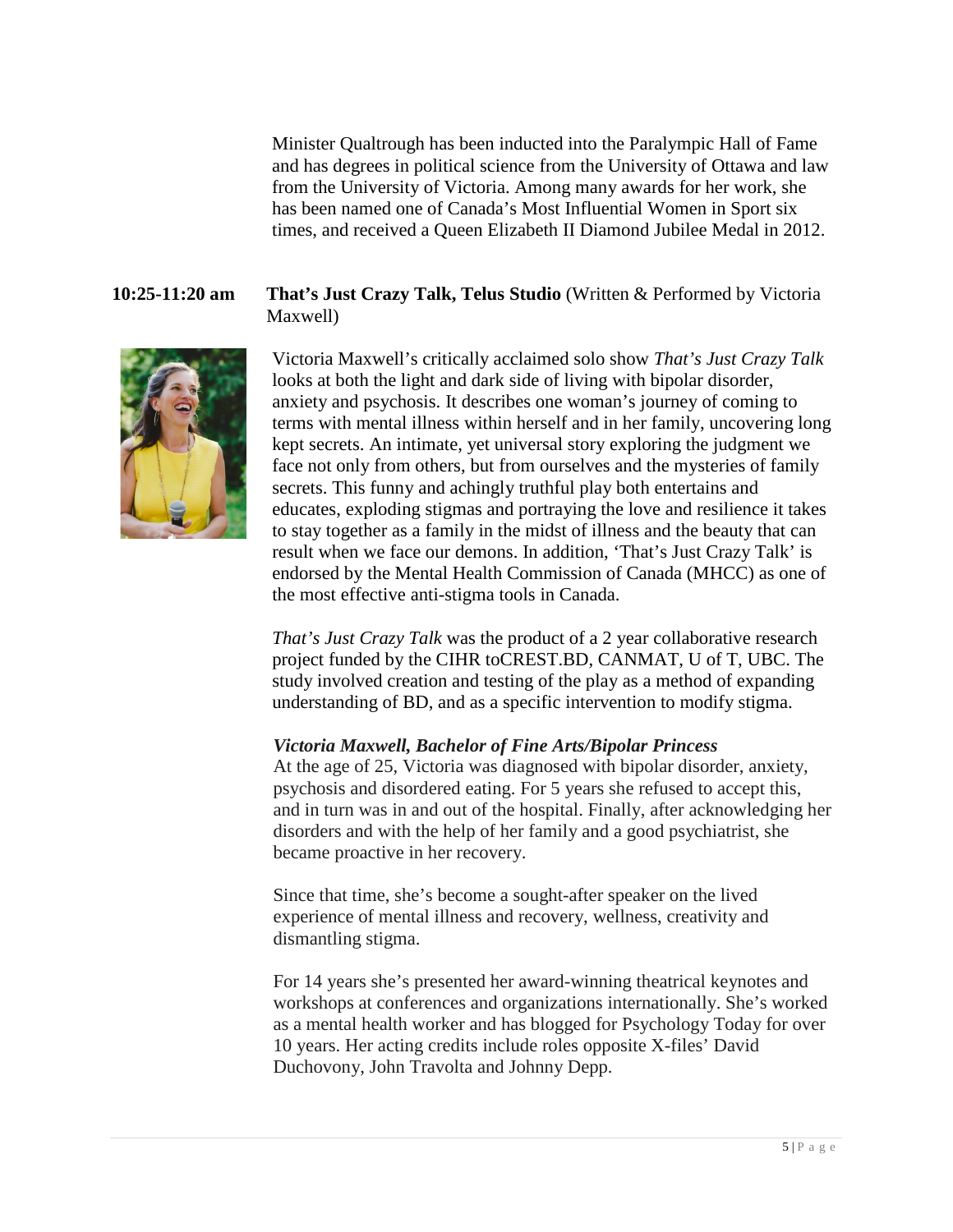As a core researcher with CREST.BD, an international team studying bipolar disorder, she's published papers and lead research to improve the lives of those living with mental illness and their families.

She's appeared on CNN, CTV national, in the New York Times, Wall Street Journal, Women's Health UK and others. Her solo show, *That's Just Crazy Talk* was named one of the top anti-stigma interventions by the Mental Health Commission of Canada.

As Victoria also likes to say: sometimes…the harder we fall - the higher we bounce. For more information, visit www.victoriamaxwell.com

#### **11:20-11:45 am Coffee Break, Atrium Gallery**

**Live music by the band:** *Digger Dan the Dirt Brigade* Musicians: *Kristina Sheldon* (vocals) *Danny Sloan* (guitar and vocals) *Graeme Wyman* (bass) *Dave Symington* (drums)



*Digger Dan and The Dirt Brigade* is a trippy bluesy funky trunk junk band out of Vancouver, BC. Digger Dan started playing guitar at 20, and was content to jam with buddies and play at the odd open mic until he was injured at 27. Music then began to take on a greater significance and was integral to his recovery. He began singing and songwriting, inspired by his university studies in social work and political science. He can and does play covers, but his focus these days is on his own original material, playing with his band Digger Dan and the Dirt Brigade and working on an upcoming album, *10 Feet Tall.*



*Dave Symington* is cofounder of Vancouver Adapted Music Society (VAMS). A tetraplegic as a result of a diving accident, he has worked as a disability advocate for 25 years. Dave plays electronic drums and has developed a Velcro glove to hold his sticks. He accompanied musicians at Vancouver's KickStart Arts festival, played in a number of bands for local performances and cut a video and achieved national radio airplay with Spinal Chord.

**11:45-11:48 am Wingspan Project Remarks, Telus Studio** (Leslie Roman & Dave Symington-Introduction of Sam Sullivan, Sam Sullivan brief welcome remarks). Video tribute to Sam Sullivan.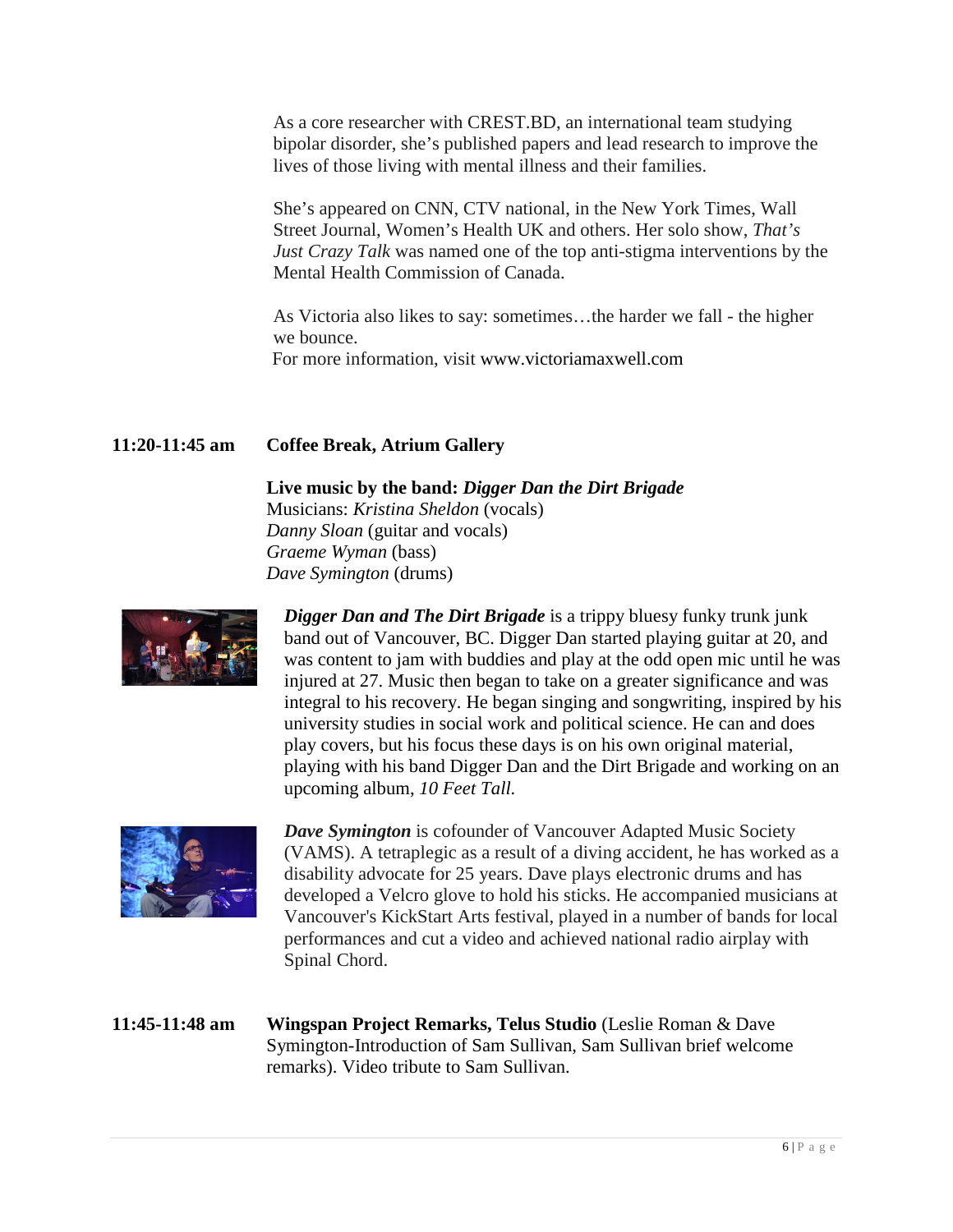

Sam Sullivan is MLA for Vancouver- False Creek. Sam served as a Member of the Legislative Assembly (MLA) for Vancouver-False Creek from 2013-2017. Prior to that, Sam served as Mayor of Vancouver from 2005-2008. He served as a Vancouver City Councilor from 1993 to 2002. Sam Sullivan was awarded our country's highest recognition, the Order of Canada, for the innovative nonprofit societies he founded. Sam is the founder of the Global Civic Policy Society. He currently acts as an Adjunct Professor at the UBC School of Architecture and Landscape Architecture.

Sam has received many honours and awards for his contributions to the community and for his work to improve the quality of life for people with significant disabilities. These include: Board Member of the Rick Hansen Institute, Honourary Member of the College of Family Physicians of Canada, the Christopher and Dana Reeve's Award, the Terry Fox Award, Board member of the Canadian Club of Vancouver, The Sam Sullivan Disability Foundation was founded by Sam to improve the quality of life for people with significant disabilities. To date it has raised \$20 million and served 10,000 people with disabilities throughout Canada and beyond. It consists of six nonprofit organizations: the Disabled Sailing Association, Tetra Society, ConnecTra Society, Vancouver Adapted Music Society, BC Mobility Opportunity Society and the Disabled Independent Gardeners Association.

#### **11:48-11:58 am President Ono, video message from President Ono**

**11:58-noon Prof. Rachelle Hole Introduces Keynote Speaker,** *Dr.* Catherine Frazee, Professor Emerita, Ryerson Disability Studies Program Ryerson University

#### *BECAUSE WE ARE: Anthem for Disabled Country*



Dr. Frazee will riff on the spirit of invention and resistance that animates the Wingspan program, and will tender a call for disability's place, space and future

*Catherine Frazee* OC, D.Litt., LLD. (Hon.) is a Professor Emerita at Ryerson University, where prior to her retirement in 2010 she served as Professor of Distinction and Co-Director of the RBC-Ryerson Institute for Disability Studies Research & Education. The Chief Commissioner of the Ontario Human Rights Commission from 1989 to 1992, Dr. Frazee's work seeks to illuminate ableist "habits of heart" embedded in our social ethos and, in direct response, the reframing of disability as a distinct and resilient social identity. Dr. Frazee has published extensively on human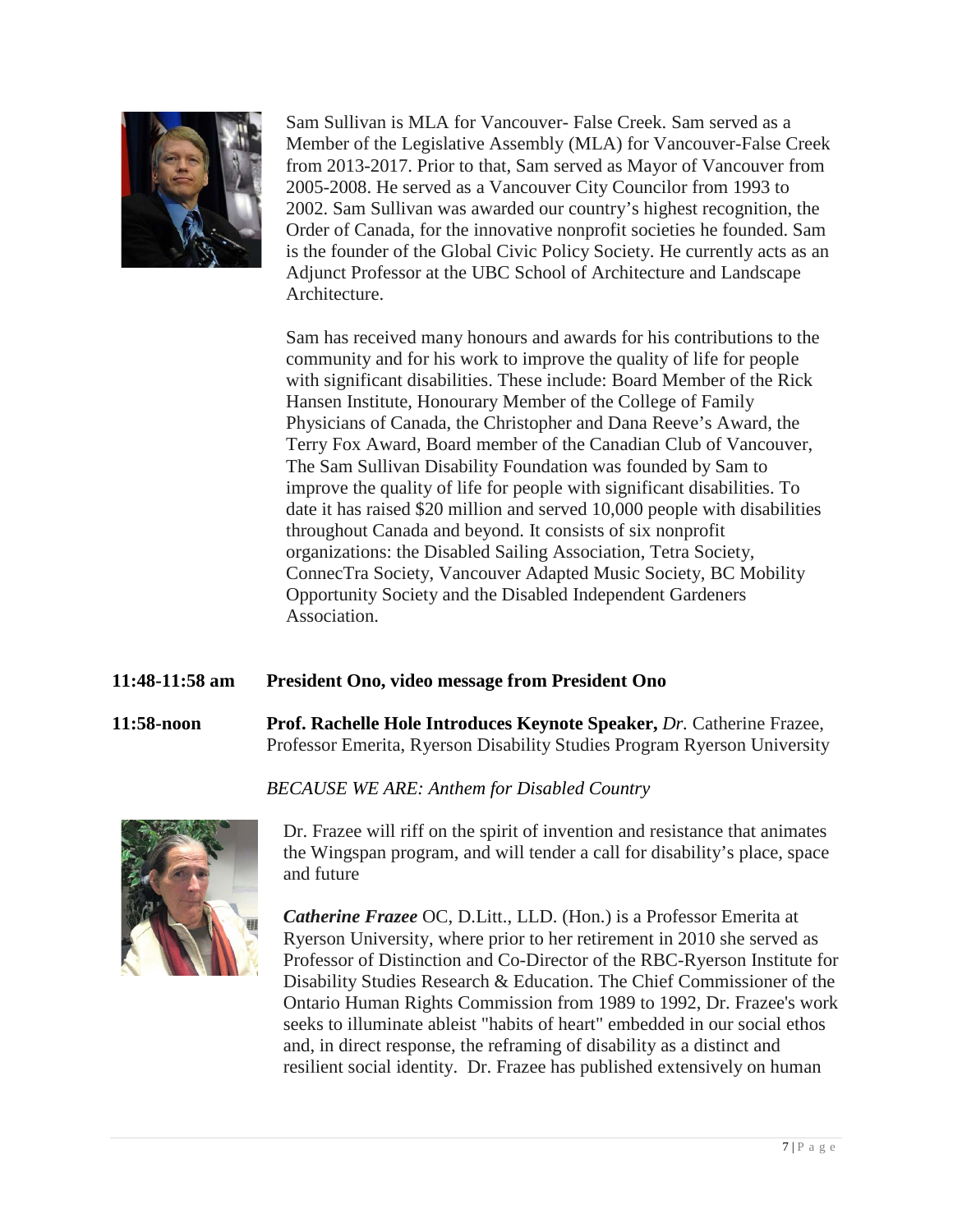rights, precarious citizenship, and the activist resistance of disabled people. She now serves as Advisor to the [Vulnerable Persons Standard.](http://www.vps-npv.ca/)

Dr. Frazee has received honourary degrees from Dalhousie University, the University of New Brunswick and McMaster University and was appointed an Officer of the Order of Canada in 2014 for "her advancement of the rights of persons with disabilities, and as an advocate for social justice".

#### **12:20-1:30 pm Light Reception, Atrium Gallery, Audience goes out for lunch.**

#### **Minister Carla Qualtrough Video message (Atrium Gallery)**

#### **Minister of Sport and Persons with Disabilities, The Honorable, Kent Hehr (Congratulatory video message in the Atrium)**



Kent Hehr represented the residents of downtown Calgary in the Legislative Assembly of Alberta for more than seven years.

Born and raised in Calgary, Kent's life drastically changed when, just shy of his twenty-second birthday, while riding in a friend's car, he was hit by a drive-by shooter leaving him paralyzed. The life-altering injury did not quash his ambitions—while still re-learning to use his fingers, Kent studied at the University of Calgary, earning his Bachelor of Canadian Studies, followed by his Bachelor of Law in 2001.

Kent has practised law at the prestigious national firm, Fraser Milner Casgrain, and became an active community leader, working with the United Way and heading the Alberta branch of the Canadian Paraplegic Association. In 2008, Kent was named one of the "20 Most Compelling Calgarians to Watch" by the Calgary Herald. Later that year, he won the race to represent Calgary-Buffalo in the Legislative Assembly of Alberta, a seat he successfully defended in 2012. As shadow minister of justice, finance, education and other portfolios, Kent held the government to account while taking an active role in creating legislation for the future of Calgary and Alberta.

#### **1:30-3:30 pm Panel Discussion and Forum, multiple spaces.**

#### **Panel Discussion-Mental Health Acts: Performing the Possible through Dis/Arts, Law and Human Rights Activism, RBC Theatre**

Note: 20 minutes for each speaker, plus 20 minute Q & A.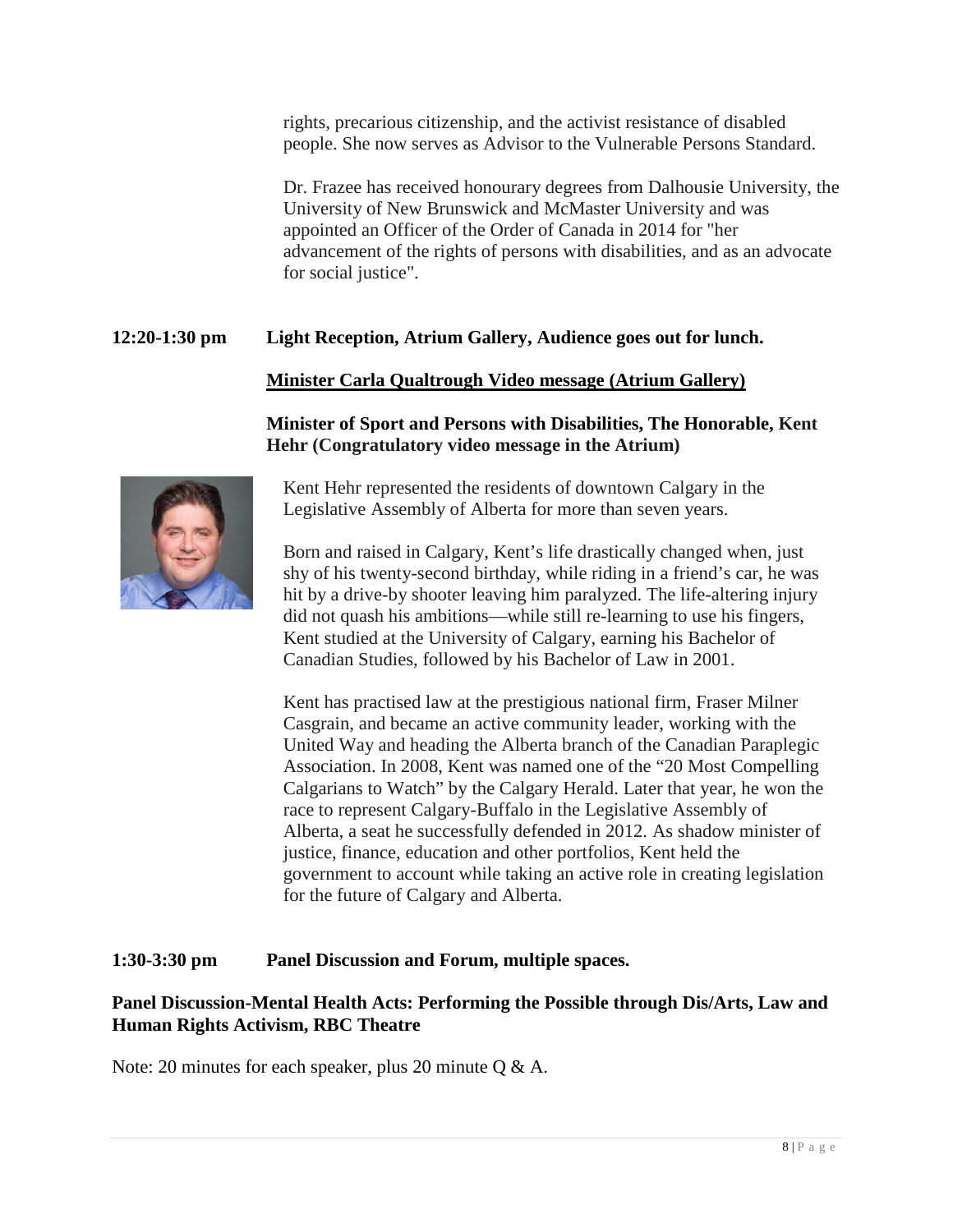#### **Re-performing Mental Illness in the context of Canadian Disability Theatre**

*Dr. Kirsty Johnston, Associate Professor, Theatre and Film, UBC*

#### **Abstract:**

For millennia, madness and mental illness themes have dominated western drama. From Bacchic frenzies to Shakespearean mad scenes, from Pirandello's *Enrico IV* to Kesey's *One Flew Over the Cuckoo's Nest*, the western canon abounds with mental illness representations. Over the past three decades, many Canadian theatre artists have been deliberately challenging these traditions. Tackling commonplace and stigmatizing performance stereotypes and tropes, they have pioneered with innovative dramaturgical processes, theatre forms and networks. Their work has made strong contributions to a growing international disability theatre culture that aims to unsettle received and stigmatized understandings of disability experience. In this paper I highlight key works by these Canadian solo artists and companies. Exploring several critical productions, I hope to demonstrate how they are helping to re-imagine mental illness experience in Canada and abroad.



*Dr. Kirsty Johnston* is an associate professor in the Dept. of Theatre and Film at UBC where she teaches theatre history and theory and received a Killam Teaching Award in 2012. Her research centres on disability performance studies. Her monograph *Stage Turns: Canadian Disability Theatre* received the 2012 award for "Best Book in Canadian Studies" from the Canadian Studies Network and was a finalist for the Canada Prize for best book in the Humanities presented by the Humanities and Social Science Federation of Canada as well as the Canadian Association for Theatre Research book prize. Her second book *Disability Theatre and Modern Drama: Recasting Modernism* (2016) examines the centrality of disabled characters and tropes in modern drama and the ways in which disability theatre artists are innovating with these.

#### **Figuring Rights in Culture and Education: The Anxious Intersection of Invisible Disabilities**

*Dr. Leslie G. Roman, Professor, Educational Studies, UBC*

#### **Abstract:**

As cornerstones in the appearance of foundational certainty, the concepts of ability/disability plug into well-made walls like bricks into mortar cemented over time. Invisible disabilities confound and fracture the mortar; at the very least, they give rise to social anxieties ranging from social suspicion to deep moral panics, fears of ruination and endangerment. Press the pause button here: what makes people anxious about that which cannot see in common perceptible, dare I say, socially permissible terms? This paper explores through fictional, social, biographical, and artistic terms, a fusion of methods colliding disability studies with aesthetic probing curiosity to ask about the place of the in-between and the non-binary of ability/disability/visible/invisible. It asks about how dis/arts might offer a public pedagogy which to teach and learn about that which cannot be discerned or read easily. How might such art offer resources of hope for living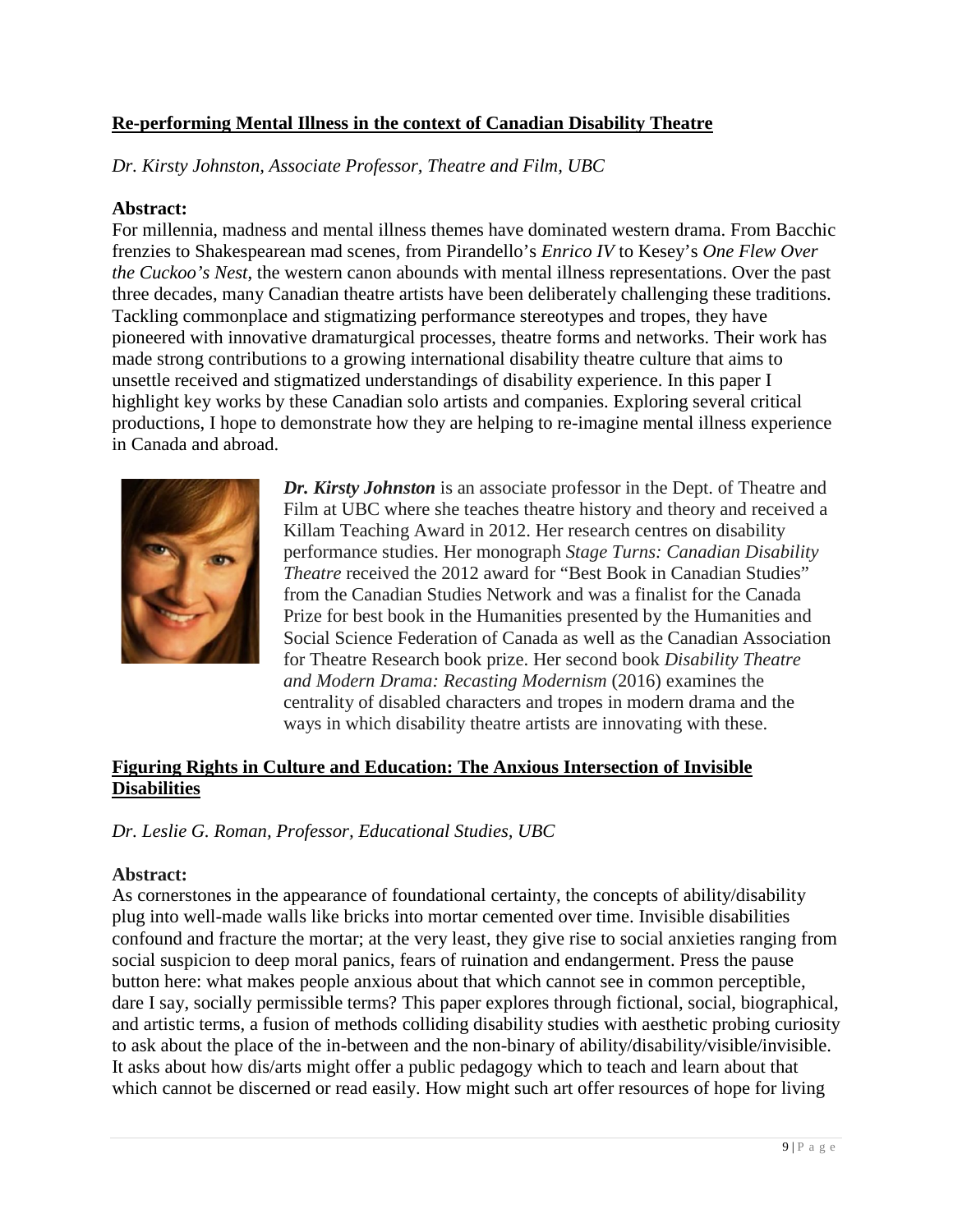well on a finite planet – existing with joy while recognizing human difference, frailty and suffering? How might they provide pathways to figuring human rights? Drawing on paintings, poetry and other art forms, the paper will argue that the recognition of invisible disabilities is nothing short of the daring act of throwing off the cultural shackles of so-called 'independence' to figuring disability in terms of human rights and interdependence in a fragile, interconnected and finite world.



**Dr. Leslie G. Roman** (**Wingspan Collaborative PI**), Professor, Educational Studies, Affiliate of the Social Justice Institute, and former Killam Scholar and AESA book award-winner is the inspired co-creator with Geoff McMurchy of the Unruly Salon, UBC's first public disability arts, culture and pedagogy series which uniquely combined professional artists and disability studies scholars to create public dialog and transform perceptions about people with disabilities and Deafness. The Unruly Salon resulted in three international special issues of scholarship and art which she either edited or co-edited. Her SSHRC, "The Burden of Imperfection: Querying British Columbia's Participation 'the Eugenic Atlantic'" began her journey to understand the links between medicalization and colonialism but told that story both through archival work and the Indigenous artwork of Tania Willard with her permission. She is author and editor of four books and five special issues in disability studies, cultural studies, and feminist post-colonialism. She recently launched her book, L.G. Roman (Ed.). (2016). Hallmarks: The Cultural Politics and Public Pedagogies of Stuart Hall. Routledge: London/New York. With the inaugural Presidential Working Committee on Disability Art, Culture and Equity to UBC's President Santa Ono, which she cochairs with Professor Neil Guppy, she hopes to launch the Wingspan Institute or Centre for Excellence in Research in Disability Arts, Culture, & Public Pedagogy at UBC.

#### **Disability Art and Law**

*Dr. Jonas Sébastien Beaudry, Assistant Professor, Allard Law School, UBC*

#### **Abstract:**

In this presentation, I will reflect on the affective roots of disability-related oppression that pervades our legal culture, and on the construction of the "disabled subject" in our social imaginary. I will then explore how aesthetics can inform our understanding of such issues in order to bring out the under-explored connection between disability aesthetics and the law.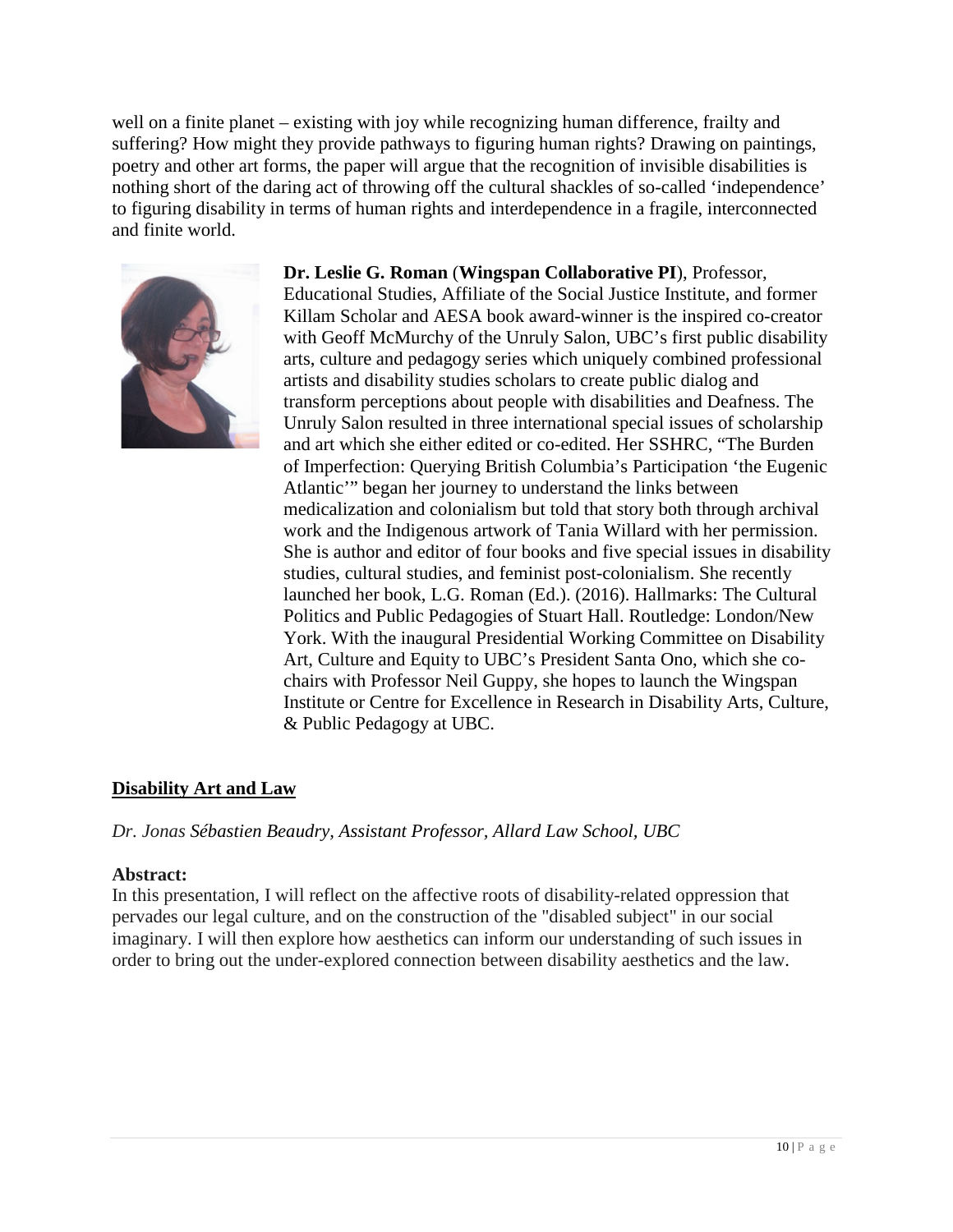

**Dr. Jonas Sébastien Beaudry** completed B.C.L. and LL.B. (with Great Distinction) from McGill University in 2004, going on to earn an LL.M. degree from Harvard Law School in 2007 and a D.Phil in Law from Oxford University in 2014. His dissertation was entitled "Can Social Contract Theory Fully Account for the Moral Status of Profoundly Mentally Disabled People?" Following the completion of his B.C.L. and LL.B. degrees, he clerked under Justice Marie Deschamps at the Supreme Court of Canada and served for a year as well at the International Court of Justice under Judge Sir Kenneth Keith and Judge Peter Tomka. He worked for 15 months in the Inter-American human rights system in Argentina and Costa Rica and was a postdoctoral fellow at the McGill Biomedical Ethics Unit before joining UBC. He has been the recipient of numerous prestigious fellowships throughout his educational career, including both the Trudeau and SSHRC doctoral scholarships. He has also held Lecturer positions in law at McGill University and the Université du Québec à Montréal, as well as teaching appointments at St. Catherine's College, Oxford. His publications include a book on freedom of expression in Latin America and articles in a number of areas, including bioethics, legal history, human and indigenous rights and family law. He has presented at academic series and conferences across North America and in the UK

#### **1:30-3:00 pm Forum-Difference, Mental Health and Body Image Literacy, Great Performer's Lounge** (Victoria Maxwell and David Roche)

Victoria Maxwell and David Roche will offer practical suggestions for educators working with students around developing critical literacy of mental health and body image norms and challenges. They will also hold  $Q \& A$  for those who have questions following their performances.

| $3:10-3:35$ pm | Live Music with <i>Digger Dan the Dirt Brigade</i> , Telus Studio<br>Musicians: <i>Kristina Sheldon</i> (vocals)<br>Danny Sloan (guitar and vocals)<br><i>Graeme Wyman</i> (bass)<br>Dave Symington (drums) |
|----------------|-------------------------------------------------------------------------------------------------------------------------------------------------------------------------------------------------------------|
| $3:35-3:40$ pm | Introduction: Dr. Rita L. Irwin, Distinguished University Professor,<br>Curriculum and Pedagogy, UBC                                                                                                        |
| $3:40-4:20$ pm | <b>Keynote Speaker: Professor Anna Hickey-Moodey. ARC Future Fellow,</b><br>RMIT, Australia, Disability as Diagram: Aesthetic Histories and<br><b>Cinematic Ethics, RBC Theatre.</b>                        |

#### **Abstract:**

Art provides us with powerful knowledges about disability. When these knowledges are made by an artist with a disability, the work created is usually called Disability Arts. When the work is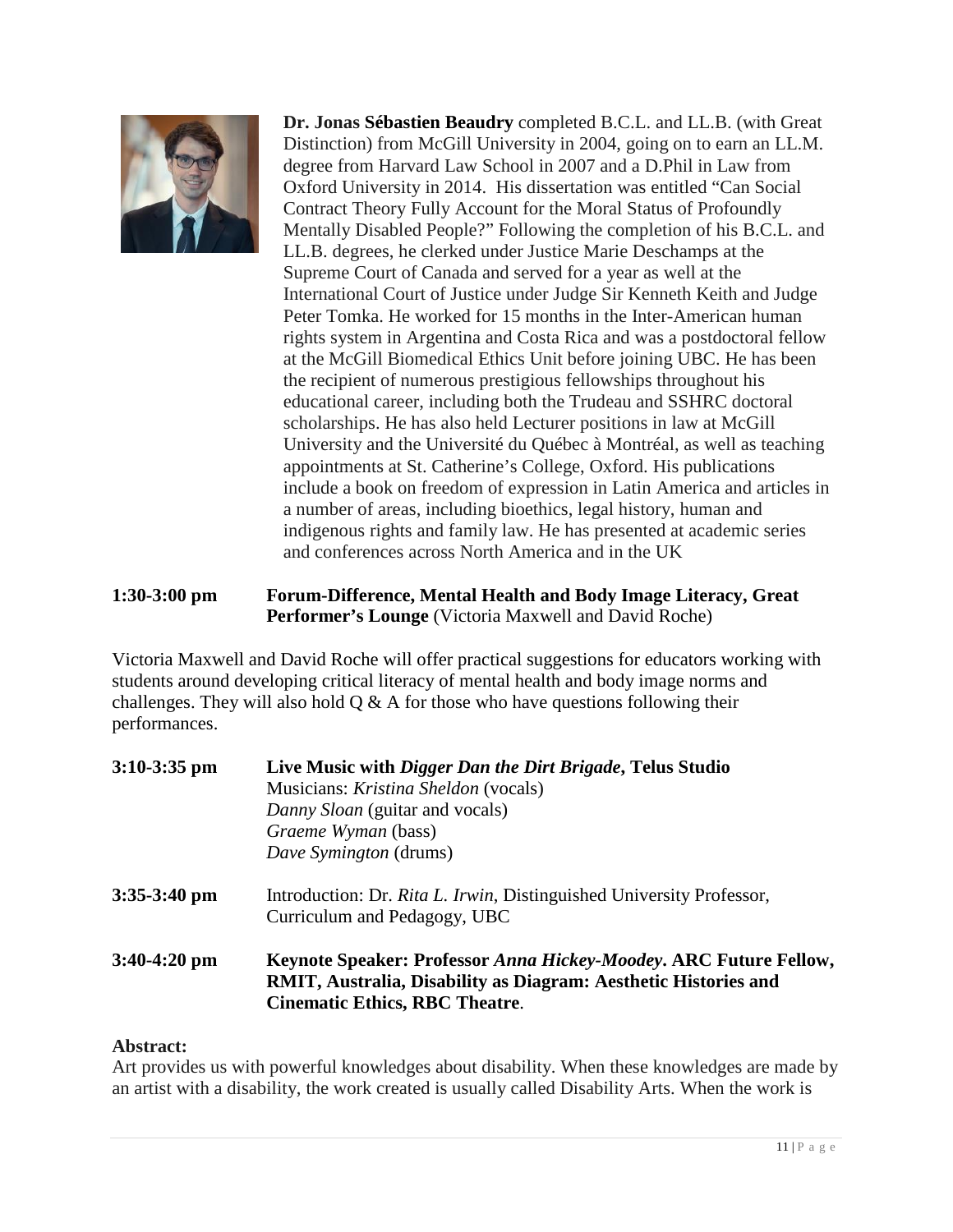made by someone without a disability but is about disability, the politics of the text link in to very different histories of representation. My talk discusses the history of representations of disability in art, before turning to look at the Disability Arts movement as a global phenomenon that has provided a vehicle for people with disabilities to speak back to mainstream representations and historical traditions of depicting people with disabilities. I bring this historical account of disability aesthetics to my philosophy of cinematic ethics, and articulate this through a close reading of Heather Rose and Rolf de Heer's 1998 film Dance Me to My Song. The film is a visceral and aesthetic re-mapping, or diagramming, of relationships between disabled and non-disabled bodies. I offer a diagrammatic cinematic ethics that takes disability aesthetics as an orientation for engagement between disabled and non-disabled.



*Dr. Anna Hickey-Moody* is a Professor of Media and Communications at RMIT University and an [Australian Research Council Future Fellow](http://www.interfaithchildhoods.com/)  [2017-2021.](http://www.interfaithchildhoods.com/) Between 2013 and 2016 Anna was the Director of the Centre for Arts and Learning at Goldsmiths College, London and Head of the PhD in Arts and Learning. Anna has also held teaching and research positions at The University of Sydney, Monash and UniSA.

### **4:30-5:15 pm Thinking Dis/arts, Changing Futures with People with Disabilities, Telus Studio**

#### **Moderator: Dr. Gerald Fallon, Educational Studies**

#### **Exploring a pedagogy of affect and dis/arts**

*Dr. Rita L. Irwin, Curriculum and Pedagogy, Distinguished University Scholar, UBC*

#### **Abstract:**

A teacher as affecting body is different from a directing teacher – one aligned with traditional instruction. Instead, affecting teachers create settings where students and teachers become colearners, both affecting and becoming affected by one another. Settings in arts rich environments become spaces of intra-actions between bodies and materials/processes. This presentation shares personal experiences of a pedagogy of affecting bodies, where learners improvise learning based on their collective intra-actions. Suggestions are made for creating spaces for dis/arts within a pedagogy of affect.



*Dr. Rita L. Irwin* is a Distinguished University Scholar and Professor of Art Education at the University of British Columbia, Vancouver. While her research interests include arts teacher education, artist-in-schools programs, and socio-cultural issues, she is best known for her work in expanding how we might imagine and conduct arts practice based research methodologies through self-studies as well as collaborative community based collectives. As an artist, Rita engages in painting, mixed media and photography. Her interest in extending a/r/tography into disability studies brings her to Wingspan.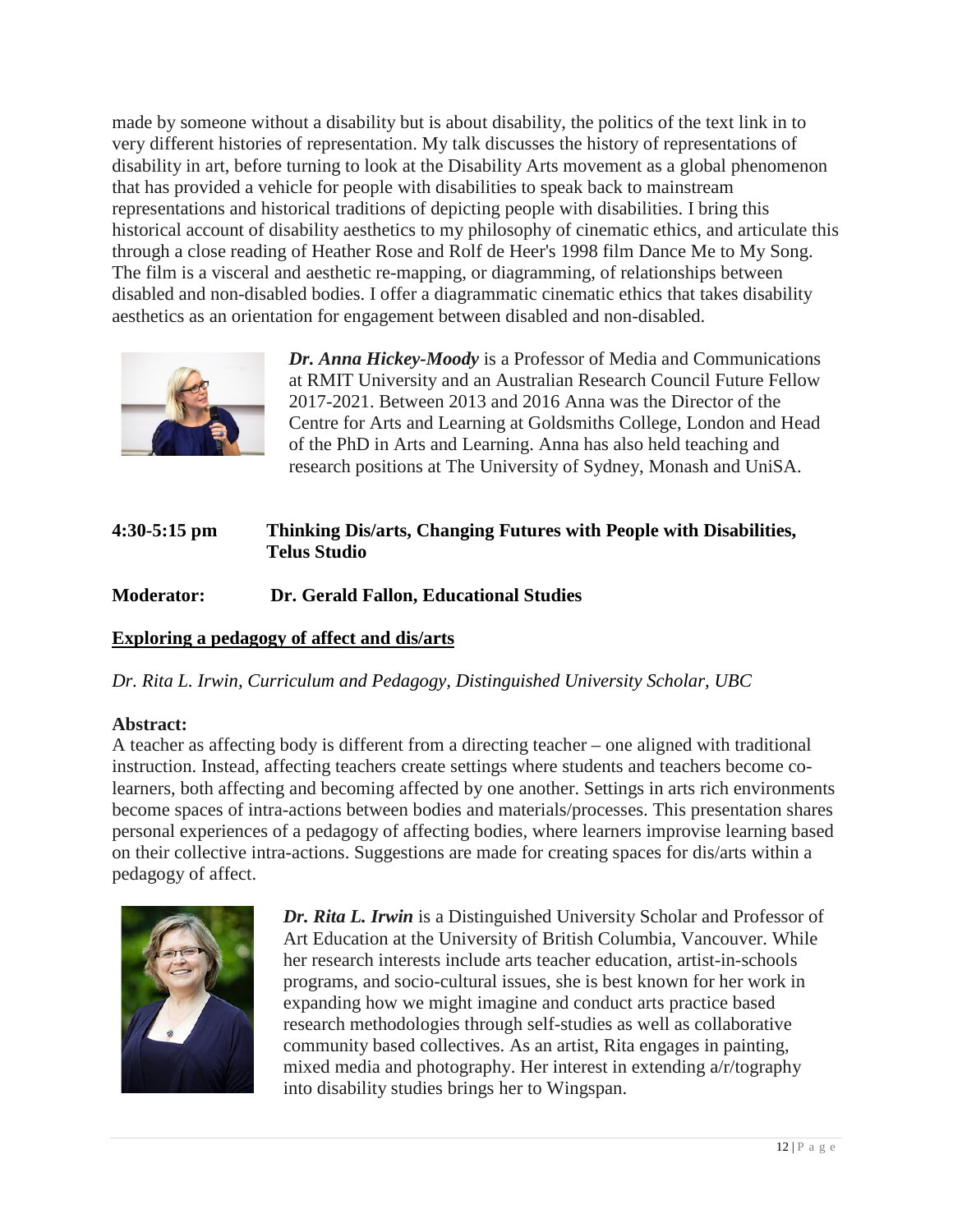#### **These Hands Won't Play Forever" - On Physical Finitude and Spiritual Infinity**

*Dr. Sam Rocha, Assistant Professor, Educational Studies, UBC*

#### **Abstract:**

This presentation will proceed in two parts: (1) a short explanation of the meaning of the title and introduction of its expression in music and (2) a composition played and sung on guitar and vocals.



*Dr. Sam Rocha* was born in Brownsville, Texas, and raised in a nomadic lay Catholic missionary family, raised in the states of Texas, Utah, Ohio and also Reynosa, Mexico. He began playing guitar at the age of five and singing soon thereafter. He attended the Baylor Debate Institute in the summer of 1998, where he discovered and fell in love with philosophy. His religious roots in the charismatic renewal movement took him to the Franciscan University of Steubenville where he completed a B.A. in philosophy and Spanish literature as a Gates Millennium Scholar in 2005. He wrote and recorded his first folk demo, Amór, during this time and played in music ministry and local dive bars. After graduating, he worked for one year at Transfiguration Catholic School as a Spanish teacher and explored corporate positions at Target and Medtronic for another year while completing an M.A. in Educational Leadership at the University of St. Thomas in St. Paul, Minnesota, as a Gates Fellow in 2007. He opened for "Floetry" (the opener for "The Roots") during this time and was the bandleader of "Chema" (they recorded a demo, Appetizers). Rocha also began working as a regular sideman for local bands, including "Sonar."

From 2007 to 2010 he completed an M.A. and Ph.D. in philosophy of education at Ohio State University as a Gates Fellow. His dissertation, ["Education, Study, and the Person,](https://etd.ohiolink.edu/ap:10:0::NO:10:P10_ETD_SUBID:72214)" received the Loadman Dissertation Award. During his studies at Ohio State, Rocha was a regular performing artist at Vonn Jazz Lounge, guitarist for "Gruvment" and the Worship Center of Central Ohio, and worship leader for Peace Lutheran Church contemporary services and he also co-led "Matias-Rocha y Nueva Trova," a Latin-Jazz quartet, with Rolando Matias, sharing the stage or billing with Othello Molineaux (Jaco Pastorius), David Hampton (Rick James), Eddie Bayard (Pharez Whitted), Joe Lovano, Eddy Martinez (Ray Barreto and Tito Puente), and others.

Rocha's work orbits his philosophical, musical, and religious interests. In contrast to his formal training in letters, he is a folk musician, unable to read or write music. This untrained, analphabet sensibility contributes to his fascination with education, schooling, and curriculum. His nomadic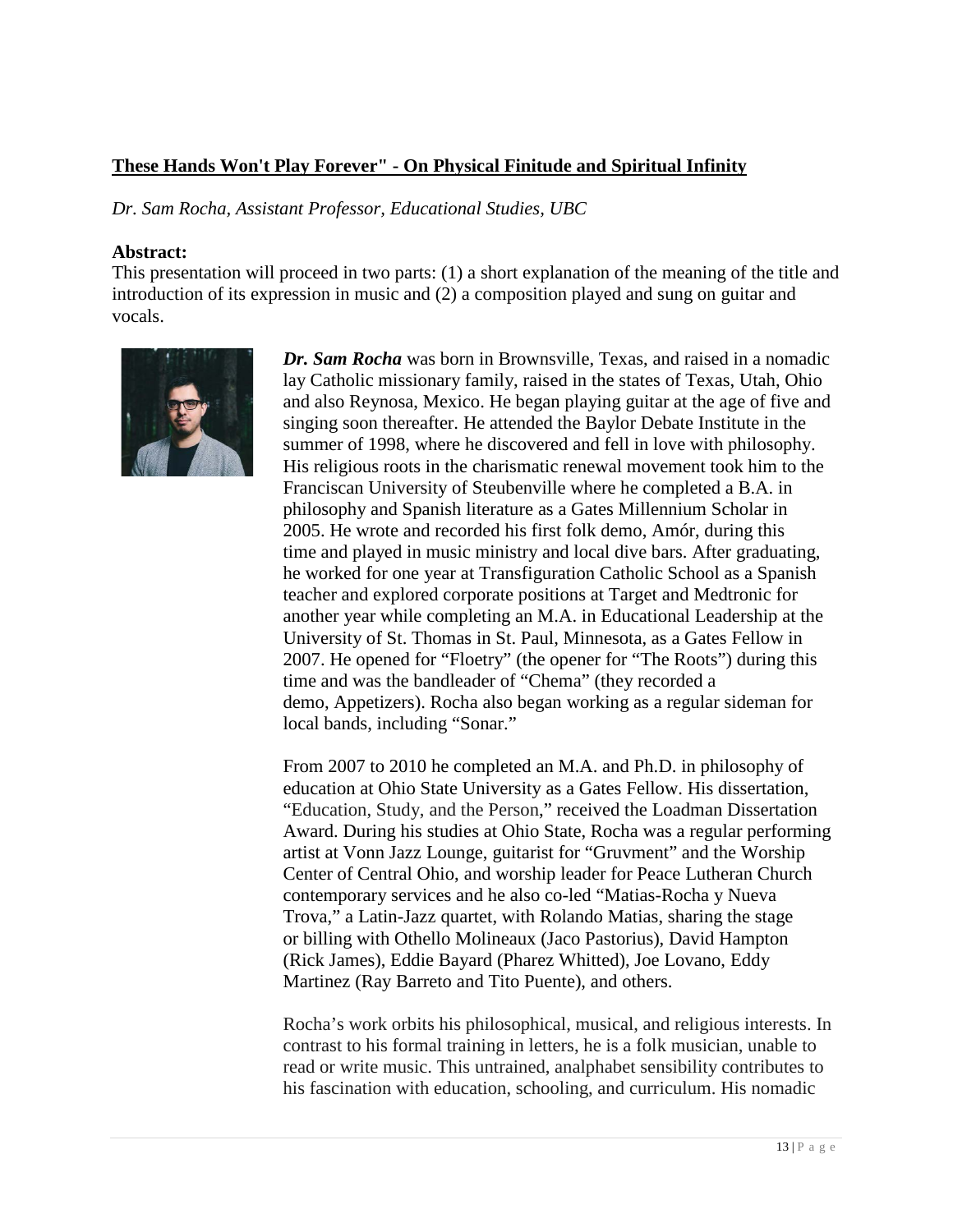Texican ethnic heritage and ancestry have led to similar and intertwined reflections on race. A lifelong Roman Catholic, Sam's writing often considers questions of religious identity from a confessional and autobiographical perspective, along with philosophical interventions into theology. His signature notions of pastoral philosophy and folk phenomenology continue to grow and evolve in his writing and teaching. He is committed to preserving the legacy of the humanities in education. Sam and his wife, Anne, have three children, Tomas, Gabriel, and Sofia, and are parishioners at St. Mark's Catholic Church.

#### **Picture the Extraordinary: Zones of Exception, Refuge, Resilience, and Artful Possibility by Students with Disabilities at UBC**

#### *Rena Del Pieve Gobbi*

*Dr. Leslie G. Roman, Professor, Educational Studies, UBC Dr. Gerald Fallon, Associate Professor, Educational studies, UBC*

#### **Abstract:**

This paper tells the story—no many stories of working on the Haggenson art exhibit, *"Insights Unseen and Unheard: Our UBC",* a funded project created by scholars, Leslie Roman, Gerald Fallon with my significant and leadership role being taken seriously. Creating an epistemic space for students with disabilities to identify with learning the skills of photography and video-making while articulating pride has been a unruly goal of our project. As curator, photography and videography instructor for the first art exhibit ever held at UBC by students with disabilities, I will speak to the extraordinary process to create disability pride at a major university in which I inhabit as a doctoral student with multiple disabilities. This paper draws on the work of Rosemary Garland Thomson and Giorgio Agamben to speak to both the extraordinary "coming out" discourses of students in the midst of angst, fear, barriers, and a great eagerness to express through photography and video-making the intersections of campus life, disabilities and artful zones of exception, refuge and resilience. The paper will show how important it is to use to living artful exhibits that create a moving féte, breathing life into stale and static stereotypes of campus life for students with disabilities. Our pictures are reflexive critiques, artful possibilities and a living and breathing testament to the power of self-collectivizing expression in concert with others who move together with us.



*Rena Del Pieve Gobbi* has lived in Vancouver, Canada since 1994. She completed her BFA and Masters of Applied Art at Emily Carr Institute of  $Art + Design$  where the fusion of psychology, abstraction, film and animation into her art practice occurred. Since 1999 rena del pieve gobbi has continued to work in 35mm film, producing four 35mm films. Rena also studied community mental health at Douglas College.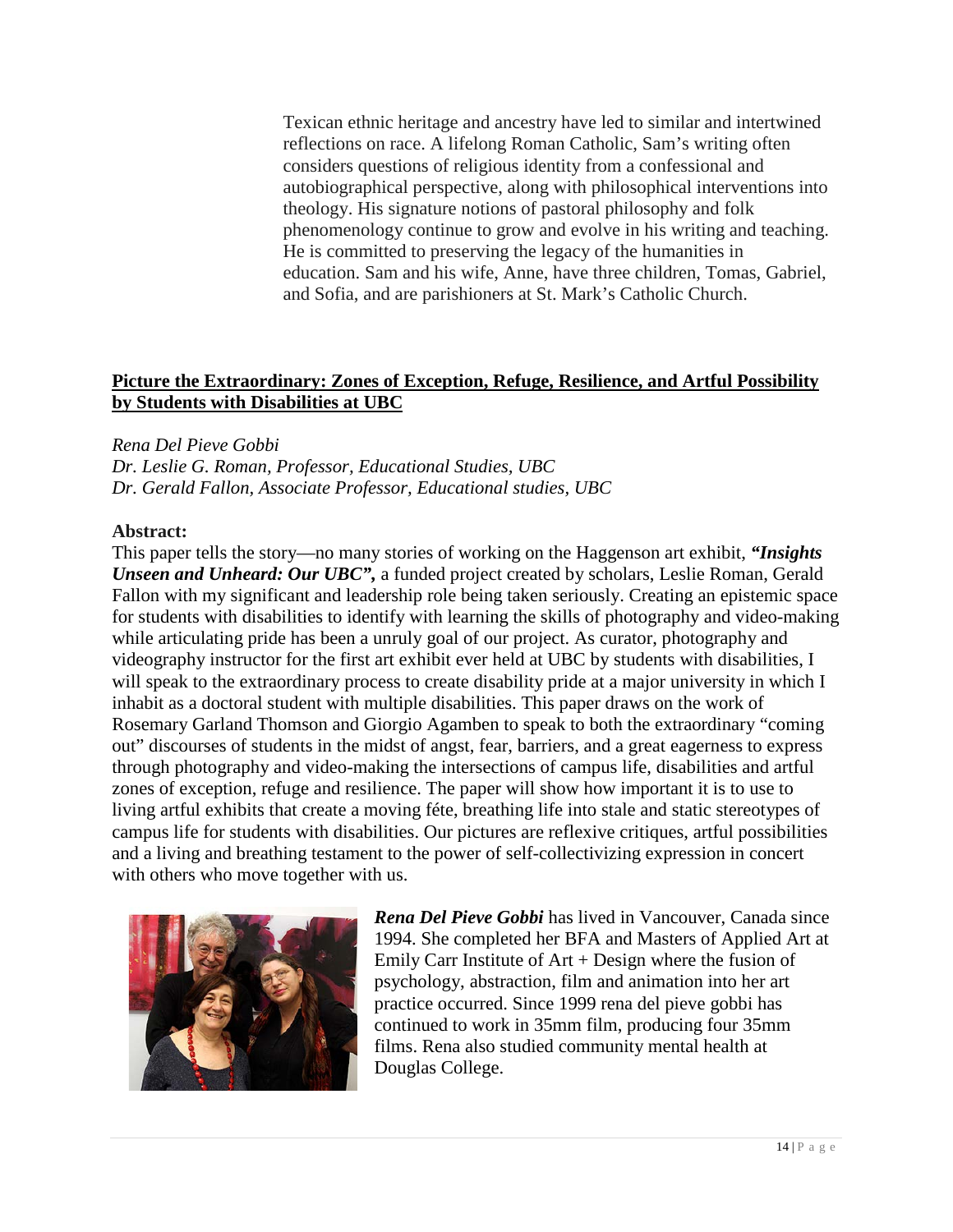Rena del pieve gobbi has received grants from Cineworks, a Vancouver Independent Filmmakers Society, and The B.C. Arts Council to make the film. Further support in terms of facilities equipment and supplies were forthcoming from Quickdraw Animation Society, The National Film Board of Canada and Fuji Film. She has also gratefully received financial support from Canada Council and Telefilm Canada in order to travel Internationally with her films. Since 1999 Rena Del Pieve Gobbi has continued to work in 35mm film, producing four 35mm films. Her films have played in film festivals in 14 countries.

*Dr. Gerald Fallon* is an Associate Professor in the Department of Educational Studies (Faculty of Education) at the University of British Columbia. His research focuses on issues of school and educational system management and cultural diversity, with specific threads related to education law, educational policy, sustainability, educational leadership, community development and intercultural relations. He has co-authored two books in 2010 and 2015 in addition to 20 peer-reviewed articles and four chapters in English, French, and Spanish. The first book in 2010 is a critical analysis of policy directions affecting First Nations education since 1986. The second book in 2015 is a critical analysis of policy issues regarding access, quality and governance of education in Haiti. Dr. Fallon is also Co-Director of the research group Educación y Diversidad Internacional (EDI) based at the Universidad de Antioquia in Medellin, Colombia. This research group works in the field of community-based development and cultural diversity in rural areas of South America, especially in Colombia. He is also a member of the Scientific Committee of the Sustainability and Education Policy Network (SEPN). This research group focuses on the analysis and development of sustainability policy and practice in education to support the transition to more environmentally sustainable societies. Prior to his appointment to UBC, Dr. Fallon has occupied various school- and district-based leadership positions over the last 22 years. During those years, he has been in the development and teaching of courses in educational management and leadership and curriculum design and implementation at the University of Alberta, Manitoba, and Saskatchewan.

*Dr. Leslie G Roman* (see page 10)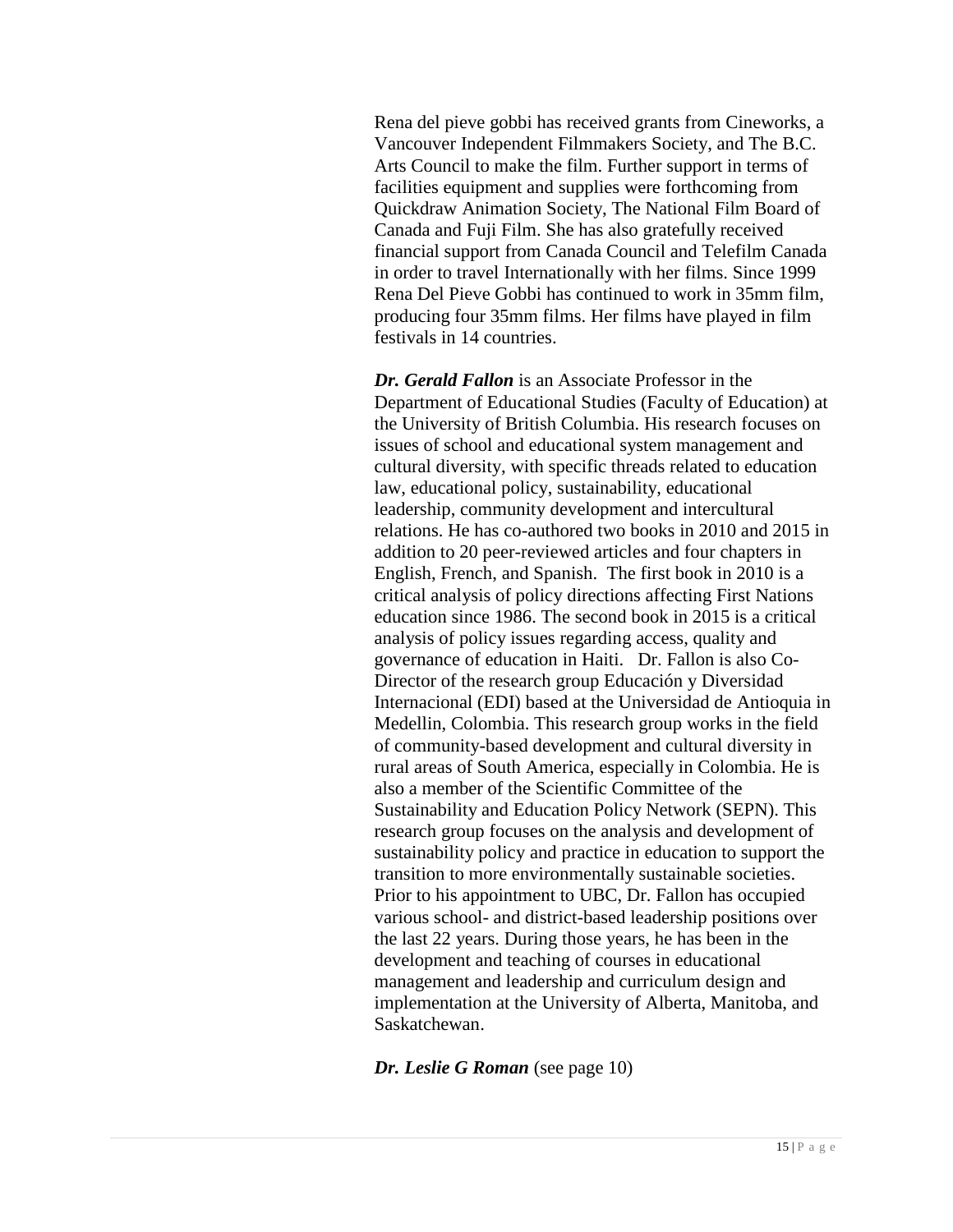#### **Dis/a/r/tography as Invention, Resistance and Renewal: Painting through Motherhood, Trauma, Activism and Scholarship**

*Jewelles Smith, Doctoral Student, UBC Okanagan (unable to travel, may publish later) Chairperson, Council of Canadians with Disabilities (CCD) Director at large, National Educational Association of Disabled Students (NEADS).*

#### **Abstract:**

As a feminist disability activist, mother, and scholar, I will speak to the power of art and specifically, my paintings to narrate the intersections of social identities and rights-based work. This paper will invite audiences to take another look at the ways in which disabled women, rights-based activists and mothers who live across all of these identities, paint the complexities and contradictions of our lives. Much like the work of Frida Kahlo and Käthe Kollwitz, I engage art to create conversations about trauma, disability, renewal and resistance. I will discuss the ways in which paintings (and art) can be used to process and engage theory, and in turn, challenge ableist ideas about disabled women's stories, human rights work, and resistance.



*Jewelles Smith* is a strong voice for human rights in Canada; she is a feminist disability activist, scholar, writer, and artist. She has received specific training in human rights monitoring, women's human rights justice, and methods in using legislation, policy and human rights treaties to challenge inequality. She is passionate about leadership and mentors a number of young women in Canada.

Jewelles is Chairperson of the Council of Canadians with Disabilities and is on the board of directors for the National Educational Association of Disabled Students. Currently a PhD student at the University of British Columbia Okanagan, her dissertation will document narratives of disabled mothers in Canada from a human rights perspective.

Smith has published articles on women, mothering, and disability in academic journals, mainstream magazines, and newspapers. She has presented at numerous conferences and events on these topics, and participated in countless radio interviews.

NB: Sends regrets.

**5:20-6:05 pm Disability on Stage and Screen, Telus Studio** (James Sanders, Actor, Play writer, TV producer)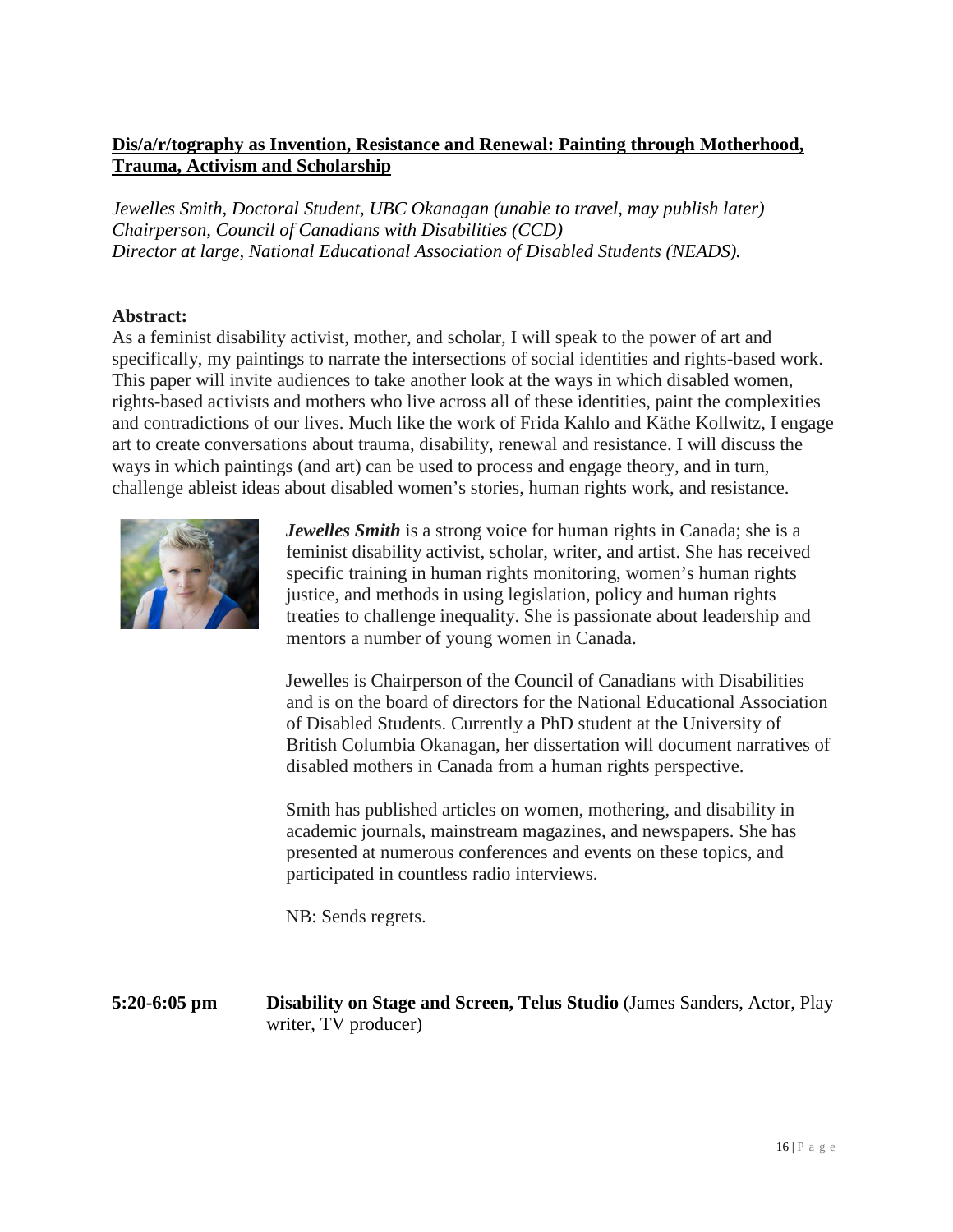

*James Sanders* is the founding Artistic Director of Realwheels. In 1998, James graduated as valedictorian earning a Bachelor of Fine Arts in Theatre from Simon Fraser University.

His professional career includes acting, writing, and producing for the stage and screen. Quadriplegic from a spinal cord injury, James is committed to positive and accurate representations of disability in the media. His goal is to represent characters with a disability in stories where issues of disability are not the central source of conflict. His favourite compliment for his acting was when he performed the role of Uncle Ernie in The Who's musical, Tommy. An audience member asked the director, "Why didn't James stand up during the curtain call?"

James lives and works in Vancouver with his amazingly supportive wife Barbara and adorable son, Max.

# **October 21, 2017 Venue: Ponderosa Commons Ballroom in the Education Centre** 2075 Lower Mall, Vancouver, British Columbia, V6T 1Z2, Canada

| $10:00-10:10$ am | <b>Opening Address</b><br>Prof. Blye Frank, Dean, Faculty of Education<br>Prof. Ali Abdi, Department Head, Educational Studies, Faculty of<br>Education                                    |
|------------------|--------------------------------------------------------------------------------------------------------------------------------------------------------------------------------------------|
| $10:10-11:15$ am | Winning the Struggle for Inclusion and Accessibility for People with<br><b>Disabilities in Canada</b>                                                                                      |
|                  | Co-sponsored by Wingspan, Educational Studies and the Allard Law School                                                                                                                    |
| $10:10-10:15am$  | Introduction: Dr. Jonas Sebastian-Beaudry, Assistant Professor, Allard Law<br>School, UBC                                                                                                  |
| $10:15-11:00am$  | Keynote Speaker: Prof. David Lepofsky, University of Toronto, Osgood Law<br>School, and Queen's University and Chair of the Accessibility for Ontarians<br>with Disabilities Act Alliance. |

#### **Abstract**

In this keynote lecture, David Lepofsky will share practical lessons and strategies from the front lines of campaigns advocating for inclusion, accessibility and full participation for people with disabilities, across Canada, and elsewhere around the world. This includes such things as choosing what to campaign for, how to bring people with disabilities and others together in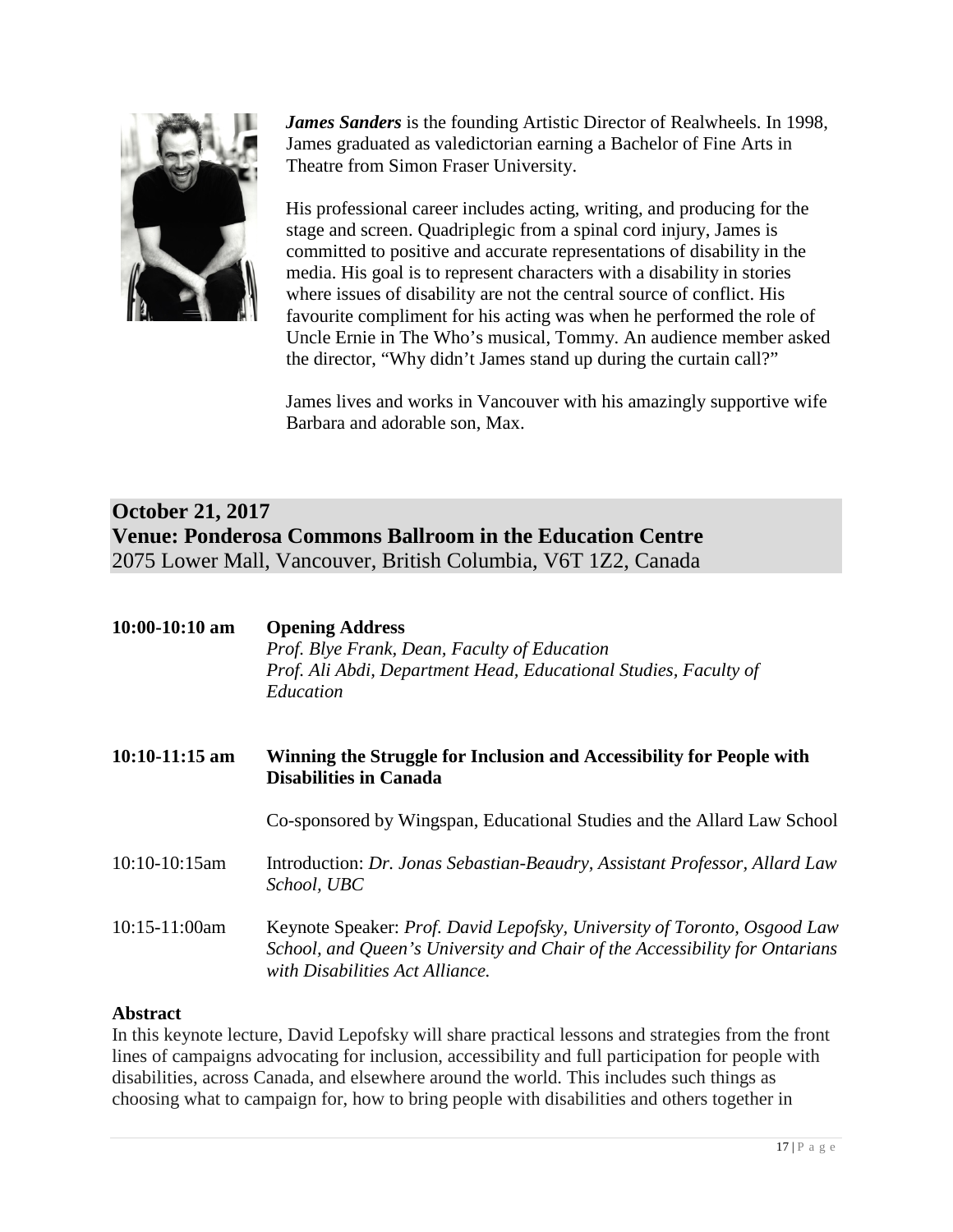common cause, and how to effectively press forward and bring the message to governments, media and the public. This will be especially topical, as B.C.'s new Government is pressed by disability advocates to agree to enact a British Columbians with Disabilities Act to tear down the many disability accessibility barriers that impede people with disabilities in their efforts to fully participate in life in B**.**C.



*Dr. M. David Lepofsky* (born 1957) is a Canadian lawyer and disability advocate. Now retired from his position as General Counsel in Toronto, Lepofsky teaches at the University of Toronto and at Osgoode Hall Law School. Blind for much of his life, Lepofsky was named one of Canada's most influential lawyers in 2010.

He obtained a Masters of Law from the Harvard Law School in 1982. He was admitted to the Ontario Bar in 1981. From 1982 to the end of 2015, he practiced law in Toronto with the Ontario Ministry of the Attorney General, in the areas of constitutional, civil, administrative and most recently, criminal law. In 2004, he was appointed to the position of General Counsel. This is the highest promotion in the Ontario Public Service (outside management). Reserved for only a handful of the 2,000 lawyers in the Ontario Public Service, it is reserved for the most senior counsel, to recognize career achievement in handling the most complex work, demonstrated diversity of expertise, creativity, professional leadership, judgement, and mentoring/role modelling.

From 1982 to 1988, he served as counsel in the Crown Law Office Civil, conducting civil, administrative and constitutional litigation on behalf of the Ontario Government. From 1989 to 1993, he served as counsel in the Constitutional Law and Policy Division, conducting constitutional litigation on the Government's behalf. From 1993 to the end of 2015, he served as counsel in the Crown Law Office Criminal, conducting criminal appeals in the Ontario Court of Appeal and the Supreme Court of Canada. He has appeared on at least 30 cases in the Supreme Court of Canada in his career, as counsel or co-counsel, and in some 200 cases in the Ontario Court of Appeal. He retired from his position with the Ontario Public Service at the end of 2015.

Since 1991, he has served as a part-time member of the University of Toronto, Faculty of Law, where he teaches an advanced constitutional law seminar on freedom of expression and press. From 1987 to 2005, he served as Associate Head of the Ontario Bar Admission's Course's Public Law Section.

Starting in January 2016, he serves as a part-time visiting professor of legal ethics and public interest advocacy on the faculty at the Osgoode Hall Law School.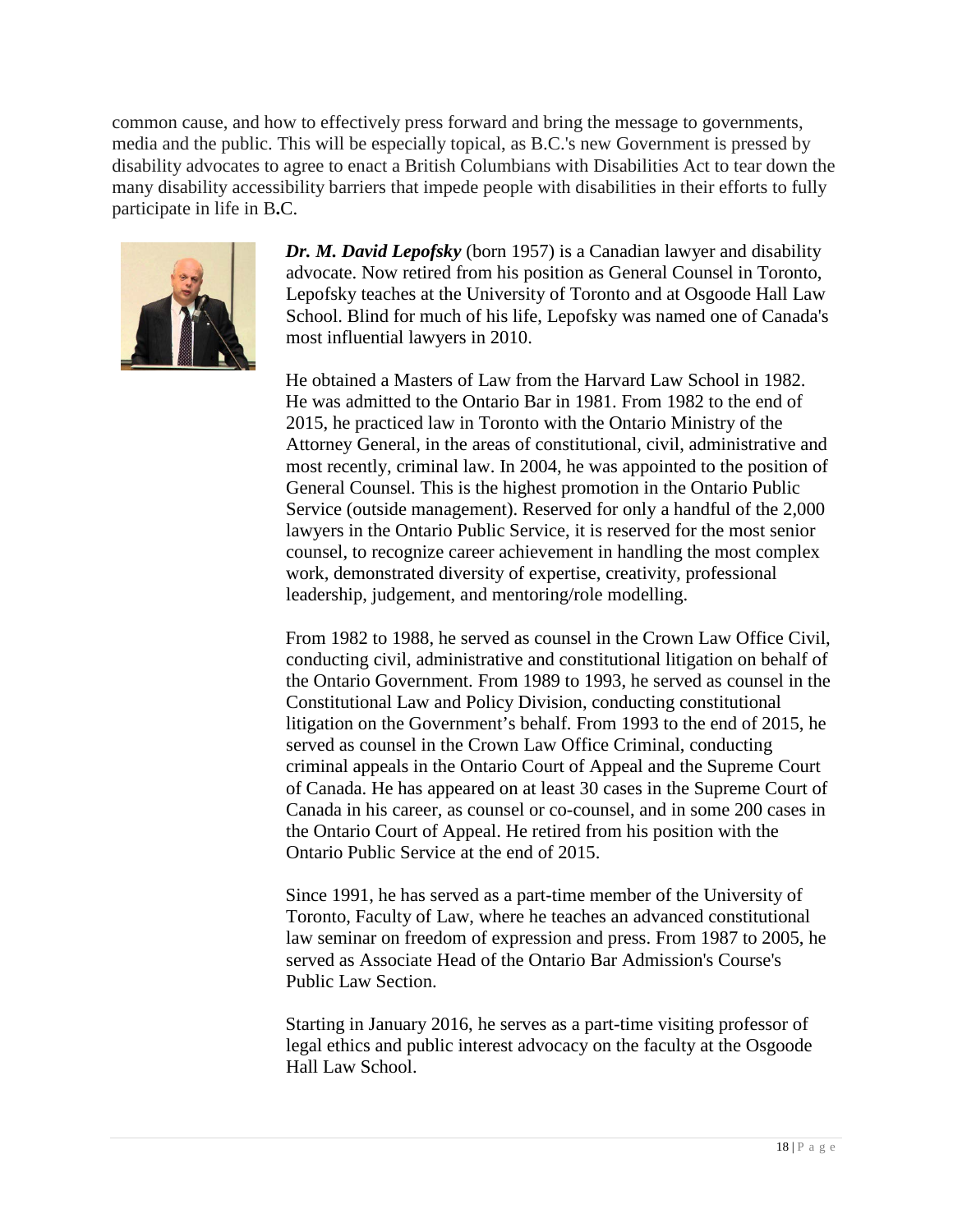He was a founding member of, and served as co-chair of Barrier-Free Canada, a community coalition that advocates for the enactment of a national Canadians with Disabilities Act.

- **11:00-11:15 am Q&A**
- **11:15-11:30 am Break**

**11:30**-**11:32 am** Introduction of Keynote Speaker*: Dr. Catherine Frazee, Professor Emerita, Ryerson Disability Studies Program Ryerson University, Dr. Tim Stainton, Professor, the School of Social Work, and Dr. Rachelle Hole, co-director of the Centre for Inclusion and Citizenship (CIC), UBC*

#### **11: 32-12:02 pm**. Prof. Catherine Frazee, *BECAUSE WE ARE: Anthem for Disabled Country*



Dr. Frazee will riff on the spirit of invention and resistance that animates the Wingspan program, and will tender a call for disability's place, space and future

*Catherine Frazee* OC, D.Litt., LLD. (Hon.) is a Professor Emerita at Ryerson University, where prior to her retirement in 2010 she served as Professor of Distinction and Co-Director of the RBC-Ryerson Institute for Disability Studies Research & Education. The Chief Commissioner of the Ontario Human Rights Commission from 1989 to 1992, Dr. Frazee's work seeks to illuminate ableist "habits of heart" embedded in our social ethos and, in direct response, the reframing of disability as a distinct and resilient social identity. Dr. Frazee has published extensively on human rights, precarious citizenship, and the activist resistance of disabled people. She now serves as Advisor to the [Vulnerable Persons Standard.](http://www.vps-npv.ca/)

Dr. Frazee has received honourary degrees from Dalhousie University, the University of New Brunswick and McMaster University and was appointed an Officer of the Order of Canada in 2014 for "her advancement of the rights of persons with disabilities, and as an advocate for social justice".

| $12:02 - 12:10 \text{pm}$ | <b>General Discussion</b>                                                     |
|---------------------------|-------------------------------------------------------------------------------|
| $12:10-1:00$ pm           | Light Lunch, Ponderosa Oakhouse, Commons Ballroom                             |
| $1:00-2:00 \text{pm}$     | Crip Times: Queer/Crip Art Activism and Resistance in the New World<br>Order? |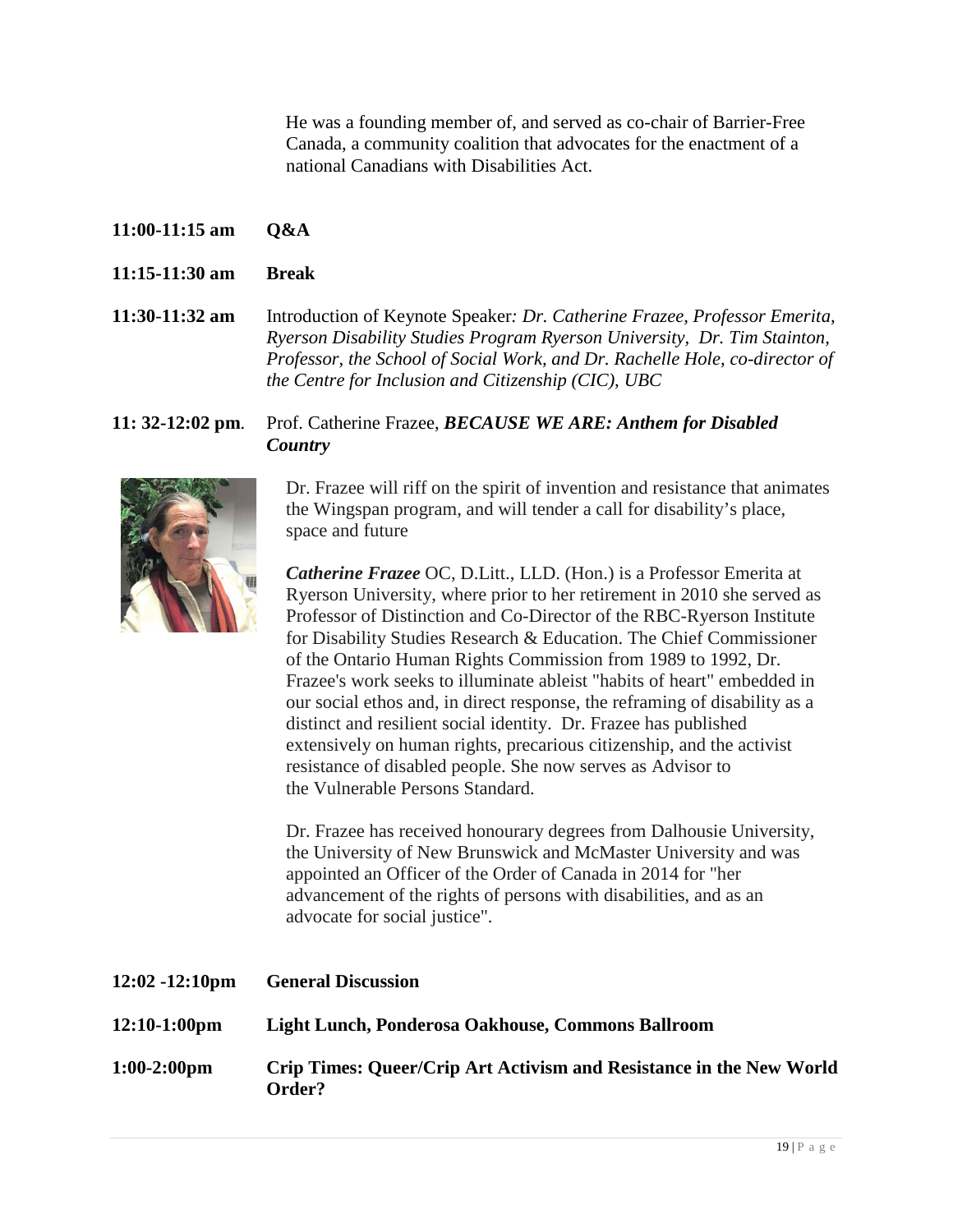| $1:00-1:05$ pm | Introduction: Dr. Kirsty Johnston, Associate Professor, Theatre and Film,<br>UBC-                     |
|----------------|-------------------------------------------------------------------------------------------------------|
| $1:05-1:45$ pm | Keynote Speaker: Dr. Robert McRuer, Professor, Department of English,<br>George Washington University |

#### **Abstract**

This presentation uses a crip theory analytic to approach both the global promise of 2011, a year marked by radical activist movements around the world, and the bitter disappointments globally of 2016, a year that ended with the election of Donald Trump, who infamously labeled the U.S. 'Crippled America', as president of the United States. Arguing that disability is an undertheorized central component to both a global austerity politics and a now-fracturing neoliberal consensus, I use the term "Crip Times" both to mark the harshness of the contemporary moment for disabled people and disabled communities and to point toward the hope and creativity that have been generated by disabled artists and activists working to resist neoliberalism and austerity politics. Like many contemporary representations of queerness, some representations of disability—that appear to emphasize inclusion and unity—can be quite useful to the architects of austerity politics. Those problematic representations, however, differ markedly from other, more resistant, appearances of disability in an age of austerity that challenge the logic upon which an austerity politics is based. After putting forward a queer critique of disability incorporation (into state, media, market), the presentation turns toward emergent, vibrant forms of global queer/crip activism. In the process, I consider the complex and contradictory life of the keyword *resistance* in contemporary queer and crip theory.



*Dr. Robert McRuer* is Professor of English at The George Washington University in Washington, DC, where he teaches disability studies, queer theory, and critical theory more generally. He is the author of the forthcoming book *Crip Times: Disability, Globalization, and Resistance*  (NYU Press, 2018). His other books include *Crip Theory: Cultural Signs of Queerness and Disability* (NYU, 2006) and *The Queer Renaissance: Contemporary American Literature and the Reinvention of Lesbian and Gay Identities* (NYU, 1997). With Anna Mollow, he coedited the anthology, *Sex and Disability* (Duke, 2012). Most recently, with Merri Lisa Johnson, he co-edited a special double issue of the *Journal of Literary and Cultural Disability Studies* on "Cripepistemologies."

- 1:45-2:00pm Q & A
- **2:00-2:15pm Break**
- **2:15-3:15pm Panel Discussion**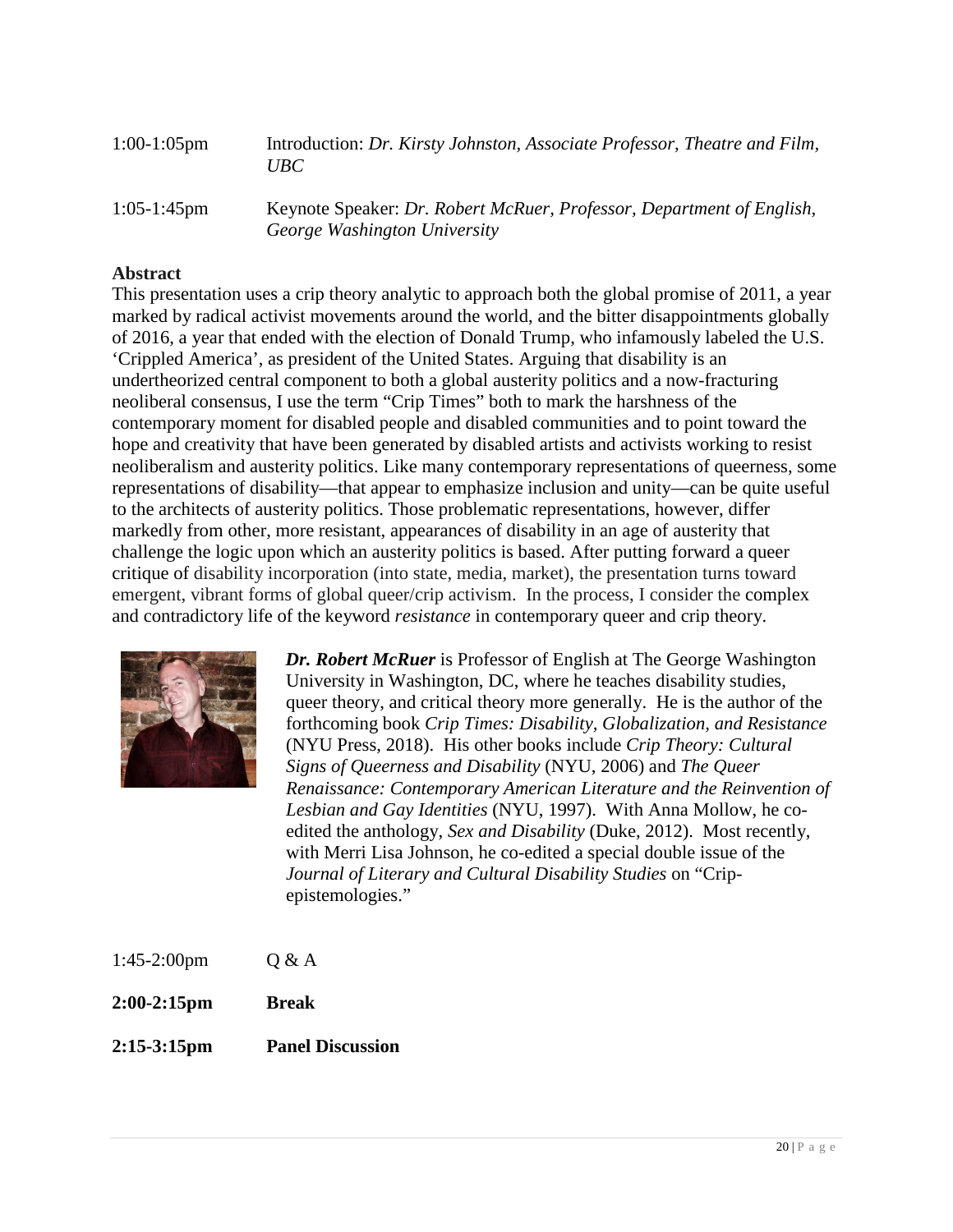#### **Creative & participatory approaches: Are we being accessible in making space for historically marginalized voices?**

*Laura Yvonne Bulk, Doctoral Student, Faculty of Medicine, UBC Dr. Tal Jarus, Professor, Occupational Science and Occupational Therapy, UBC*

#### **Abstract**

How can arts-based and participatory methods be used effectively in research to make space for the voices of those most impacted by what we are exploring? How might our best intentions as scholars and artists (disabled or not) lead to using methods that may exclude some for not being accessible? Participatory approaches using arts-based methods have become increasingly popular in scholarship involving historically marginalized groups, including disabled persons. Photovoice in particular is a commonly used approach, and has strengths both for including participant voices and for reaching the hearts of people we wish to impact. But how might this creative approach exclude some individuals? In this presentation, we will review art-based research methods, discuss accessibility and voice as they relate to those methods, and open discussion about alternative approaches, such as audiovoice. We will demonstrate some of those concepts by presenting two projects: 'Picture This: the Lived Experience of Stroke Survivors', and 'Being Blind in a Sighted World'.



*Laura Yvonne Bulk* is a passionate advocate, a public scholar, an enthusiastic teacher and mentor, an occupational therapist (OT), and dedicated volunteer. She is a person of seeming contradictions: she is compassionate and assertive; a leader and a servant; a community member and scholar; a knowledgeable expert and humble learner; an analytical thinker and an artist.

Laura's doctoral work focuses on using collaborative and creative approaches to enhance diversity and understanding, and promote human dignity and flourishing. Nearing secondary school graduation, Laura articulated her goals: to help disadvantaged people gain the skills and confidence to lead the lives they desire, and to contribute to a more equitable and welcoming society. As an OT, she does this with individuals; however, she chose to pursue a PhD realizing that people with the skills and confidence to flourish sometimes don't due to social, policy, and institutional barriers. As a public scholar, Laura is pursuing work that will benefit the wider community as well as the academic community, making purposeful social contributions and employing innovative forms of collaborative scholarship. Her aim is to preserve and promote the dignity of all – not regardless of, but rather, in celebration of differences.

Laura has always had an interest in creativity and the arts. She recognizes that creativity is vital - it is just part of who she is, whether it is revealed in her approach to problems and research, her desire for collaboration, or the way she integrates creativity into her endeavours.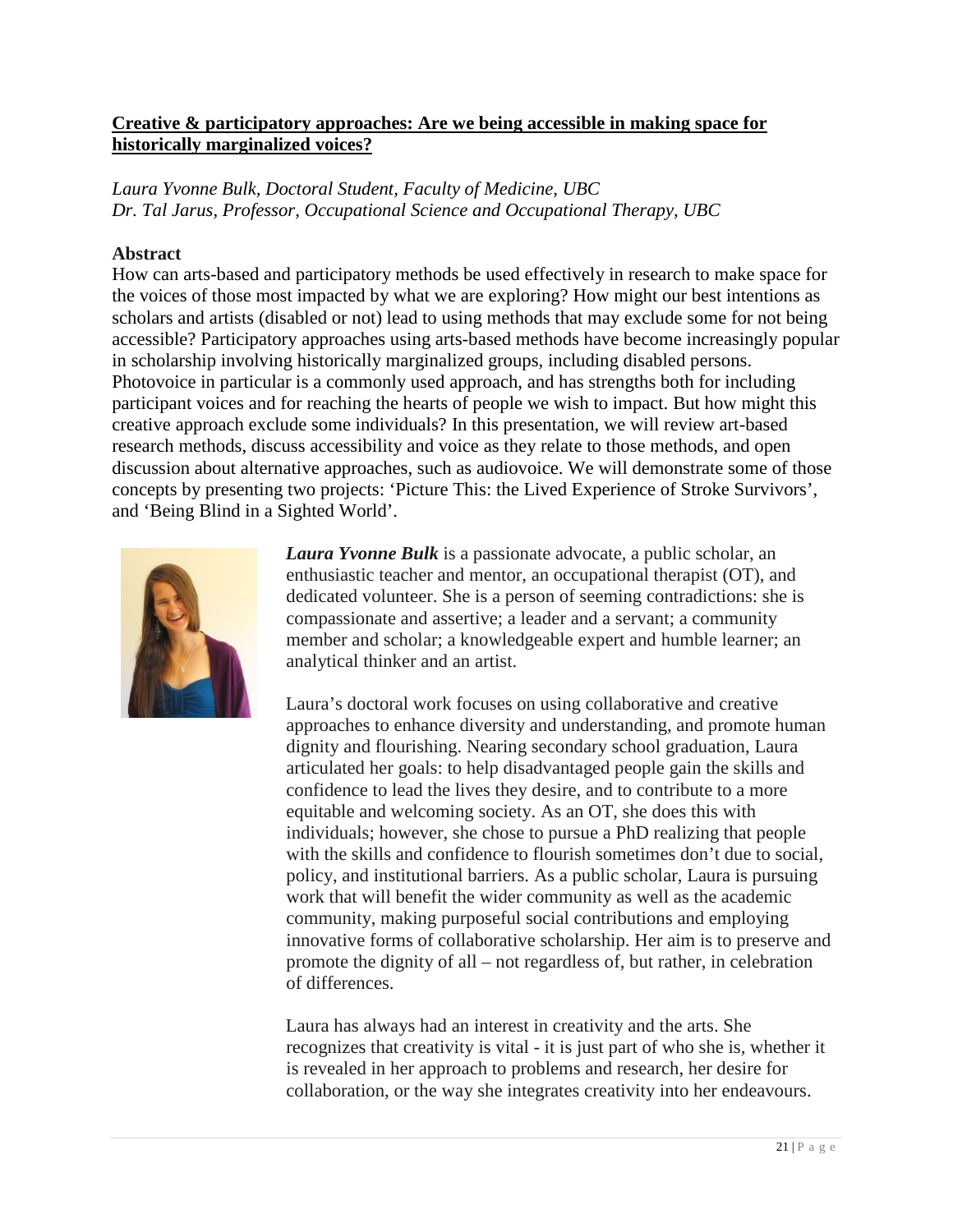Laura is coming to this retreat as a proud blind person, a scholar, an artist, a teacher/mentor, and a curious heart.



*Dr. Tal Jarus* is a Professor at the Occupational Science and Occupational Therapy department at the University of British Columbia. Her research stem from the disability studies, focusing on investigating barriers to full participation of diverse groups of people with disability. Her most recent endeavour is heading an international interprofessional consortium working to increase the inclusion of people with disabilities in the health and human service workforce in particular, and in society in general, and thus impact on quality of life, social justice and development of human capital. Tal use innovative technics in her research, including art, such as photovoice or photojournalism.

#### **Sex, Lies and Citizenship: Using participatory theatre to promote sexual citizenship among adults with intellectual disabilities**

*Dr. Rachelle Hole, co-director of the Centre for Inclusion and Citizenship (CIC), UBC Dr. Tim Stainton, Professor, the School of Social Work, UBC*

#### **Abstract:**

Individuals with intellectual disability (self-advocates) face unique challenges to sexual health and sexuality. Negative attitudes and stigma in society typically result in views of people with intellectual disability as asexual or sexually deviant. To complicate matters, research points to a lack of education for self-advocates, and what education does exist typically focuses on concerns about safety and preventing sexual abuse; and, resources typically exclude information on positive sexual expression/sexual agency as well as information about sexual diversity. This is highly problematic. Individuals with ID are not asexual (although some may identify as such) or sexually inactive. In fact, we know, in Michael Gill's words, that self-advocates are "already doing it." Many self-advocates desire to have sexual agency and sexual citizenship: they desire to develop into sexually expressive, fulfilled persons.

In this presentation, we discuss an ongoing participatory theatre research project, that engages self-advocates including those who identify as LGBTQ and allies to build knowledge and capacity around sexual health and sexual diversity through research and participatory theatre. Practitioners of participatory theatre are committed to innovation, collaboration, capacity building and social transformation. As such, it is a well-suited approach for addressing the sexual rights of adults with intellectual disabilities whose sexual agency is often overlooked, or worse stifled. Embedded throughout this project, is our underlying commitments to promoting positive sexual expression and sexual diversity and to challenging the stigma and attitudes that contribute to the barriers self-advocates face when it comes to sexual rights and sexual citizenship.